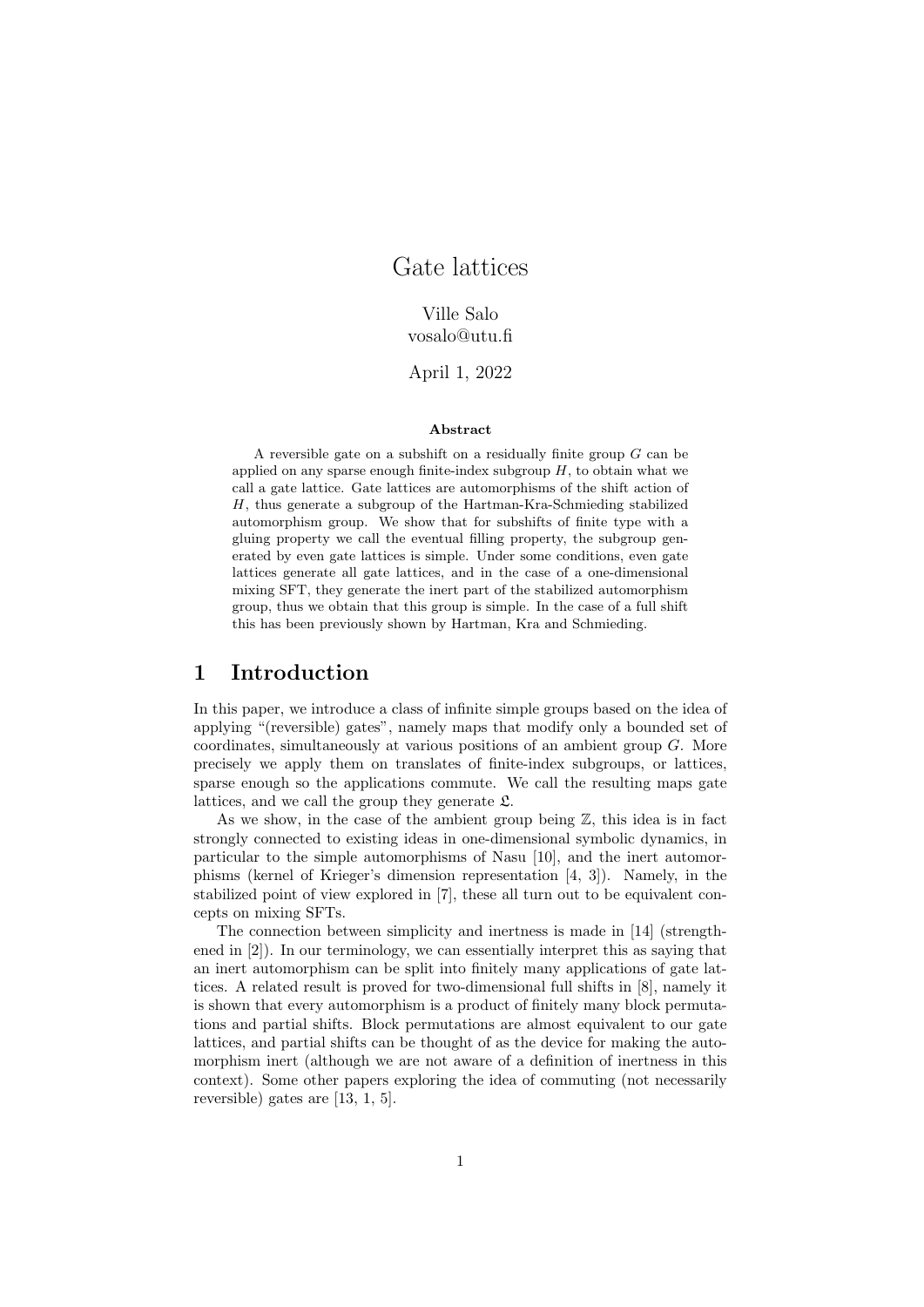The observation that one-dimensional full shifts lead to a simple group of gate lattices is made in [7] (though not in this terminology). There the technical gist is the same as here: any nontrivial normal subgroup of  $\mathfrak L$  actually contains a nontrivial gate lattice. This is Lemma 5.2 in [7].

Our proof of the analogous claim can be summarized in one sentence that does not really hide any technicalities: commutatoring any nice enough homeomorphism (in particular any element of the stabilized automorphism group) by a gate we obtain a gate, and performing the same commutatoring on a sufficiently sparse finite-index subgroup gives the corresponding gate lattice. Translating this into a proof takes some work, but most of this work is about setting up the algebra and basic theory of gate lattices.

# 1.1 Main statements

We now give the brief definition of our groups (see Section 2 for more detailed definitions) and a version of the main theorem statement.

Throughout this paper, G stands for a countable residually finite group. A set  $X \subset \Sigma^G$  is a *subshift* if it is closed and shift-invariant ( $\Sigma$  a finite discrete alphabet), a *qate* on  $X$  is a homeomorphism that only modifies a bounded set of coordinates. A gate is *even* if the permutations on the finite set  $N$  it modifies are even in all possible contexts  $x \in \Sigma^{G \setminus N}$ . Our main object of interest is a group called  $\hat{\mathfrak{L}}$  whose generators are homeomorphisms where even gates are applied on the right cosets of a finite index subgroup; we call these generators even gate lattices.

A subshift of finite type is a subshift (shift-invariant closed set) of the form  $\bigcap_{g\in G} gC$  for  $C \subset A^G$  clopen, which means the subshift is defined by a finite set of forbidden patterns. We also need to define a gluing property: a subshift has the eventual filling property if for any finite set  $F$  there exists a larger finite set  $N$  such that the patterns occurring in  $F$  are independent from those occurring in  $G \setminus N$  (no control on the transition pattern in  $N \setminus F$  is assumed).

**Theorem 1.** Let  $X$  be a subshift of finite type with the eventual filling property, on an countably infinite residually finite group. Then the group generated by even gate lattices on X is simple.

This is proved in Theorem 2.

In many cases, the group generated by even gate lattices is actually the same as the one generated by arbitrary gate lattices. In particular this happens whenever

- $\bullet$  X has the property that in every *context* (pattern on a fixed co-finite set) the number of ways to fill the remaining hole is even;
- $\bullet$  X is a full shift  $A^G$ , and G has *halvable subgroups*, meaning every finite index subgroup of  $G$  has a subgroup of even index;
- $G = \mathbb{Z}$ .

In particular, full shifts have a simple  $\mathfrak L$  if their alphabet is even, or the group has halvable subgroups. All finitely-generated infinite finite-dimensional matrix groups over commutative rings have halvable subgroups by [15], and so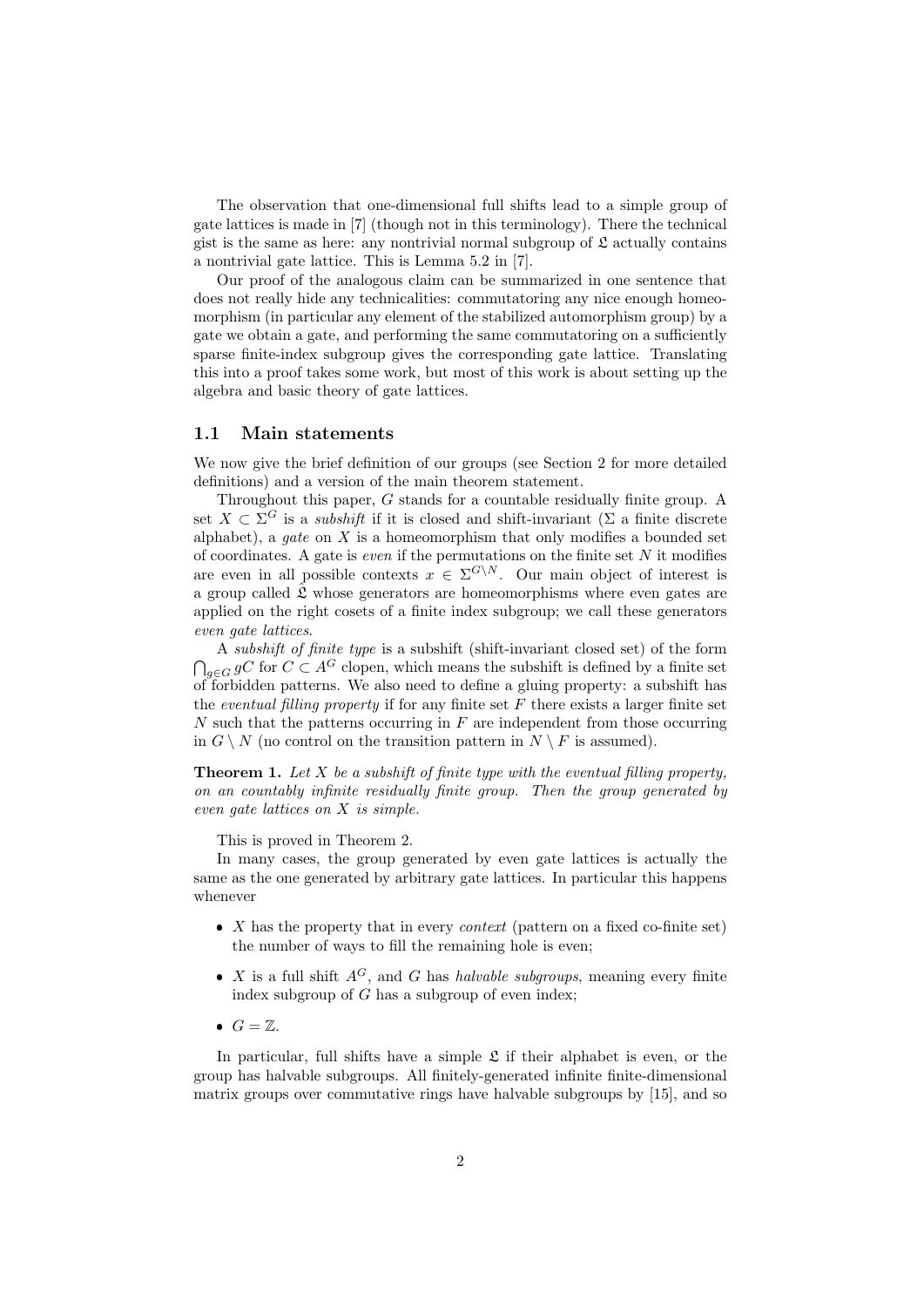do (trivially) all infinite residually finite 2-groups, including the (non-linear) Grigorchuk group [6].

In the case  $G = \mathbb{Z}$ , the eventual filling property is equivalent to mixing, and in this case  $X$  is up to isomorphism the set of bi-infinite paths in a finite digraph whose associated matrix is primitive. In this case,  $\hat{\mathfrak{L}}$  is not only equal to  $\mathfrak{L}$ , but is equal to the stabilized inert automorphism group of the subshift, as defined in [7]. This is shown in Proposition 1.

### Corollary 1. The stabilized inert automorphism group of a mixing one-dimensional subshift of finite type is simple.

This result was proved in [7] for one-dimensional full shifts.

We also show that, in general,  $\mathfrak L$  is normal as a subgroup of the stabilized automorphism group, so in the case  $\hat{\mathcal{L}} = \mathcal{L}$ , it is a *maximal* simple subgroup of the stabilized automorphism group. This is Theorem 3.

In particular, if one defines a notion of inertness for stabilized automorphisms groups on a group other than Z, then if the group of stabilized inert automorphisms Q contains  $\mathfrak L$  (which we feel it should, as  $\mathfrak L$  is as "inert" as a group could possibly get), and we also happen to have  $\mathfrak{L} = \hat{\mathfrak{L}}$ , then Q is simple if and only if it is precisely  $\hat{\mathfrak{L}}$ . Thus, even though there is no standard notion of inertness for general groups, Theorem 1 can reasonably be considered a natural generalization of the result of [7] even beyond the one-dimensional case.

Our precise statement of Theorem 1 is Theorem 2, and it contains an extra generalization, namely we can take any net of finite-index subgroups (with enough normal subgroups), and consider only assignments of gate lattices where the lattice is on this net. One could define an analogous variant of the stabilized automorphism group by restricting to a subnet of finite-index subgroups, but our proof of Corollary 1 does not directly go through for arbitrary nets.

# 2 Setting the scene

### 2.1 Basic (but partially new) definitions

In this section we fix convensions, recall some basic definitions, and introduce some new ones. By  $A \in B$  we mean A is a finite subset of B. For groups, our commutator convention is  $[a, b] = a^{-1}b^{-1}ab$ , and conjugation is  $a^b = b^{-1}ab$ . The identity element of a group G is  $1_G$ . Intervals  $[i, j]$  with  $i, j \in \mathbb{Z}$  are discrete, i.e.  $[i, j] = \{k \in \mathbb{Z} \mid i \leq k \leq j\}$ . By  $\Sigma^*$  we denote finite (possibly empty) words over alphabet  $\Sigma$ , i.e. elements of the free monoid, and for  $u \in \Sigma^*$ , |u| denotes the length of u. In groups of homeomorphisms we write composition of  $\phi_1$  and  $\phi_2$  as  $\phi_1 \circ \phi_2$  or simply  $\phi_1 \phi_2$ , and the rightmost homeomorphism is applied first. The support of a homeomorphism is the smallest closed set such that every point outside is fixed.

A group G is residually finite if for every  $g \neq e_G$ , there exists a normal finiteindex subgroup H such that  $g \notin H$ . We say G is a 2-group if every element has finite order which is a power of 2. By  $F_n$  we denote the free group on n generators. By  $S_n$  and  $A_n$  we denote the symmetric and alternating group on n elements, respectively, and  $Sym(A)$ , Alt $(A)$  are the corresponding groups for a set A.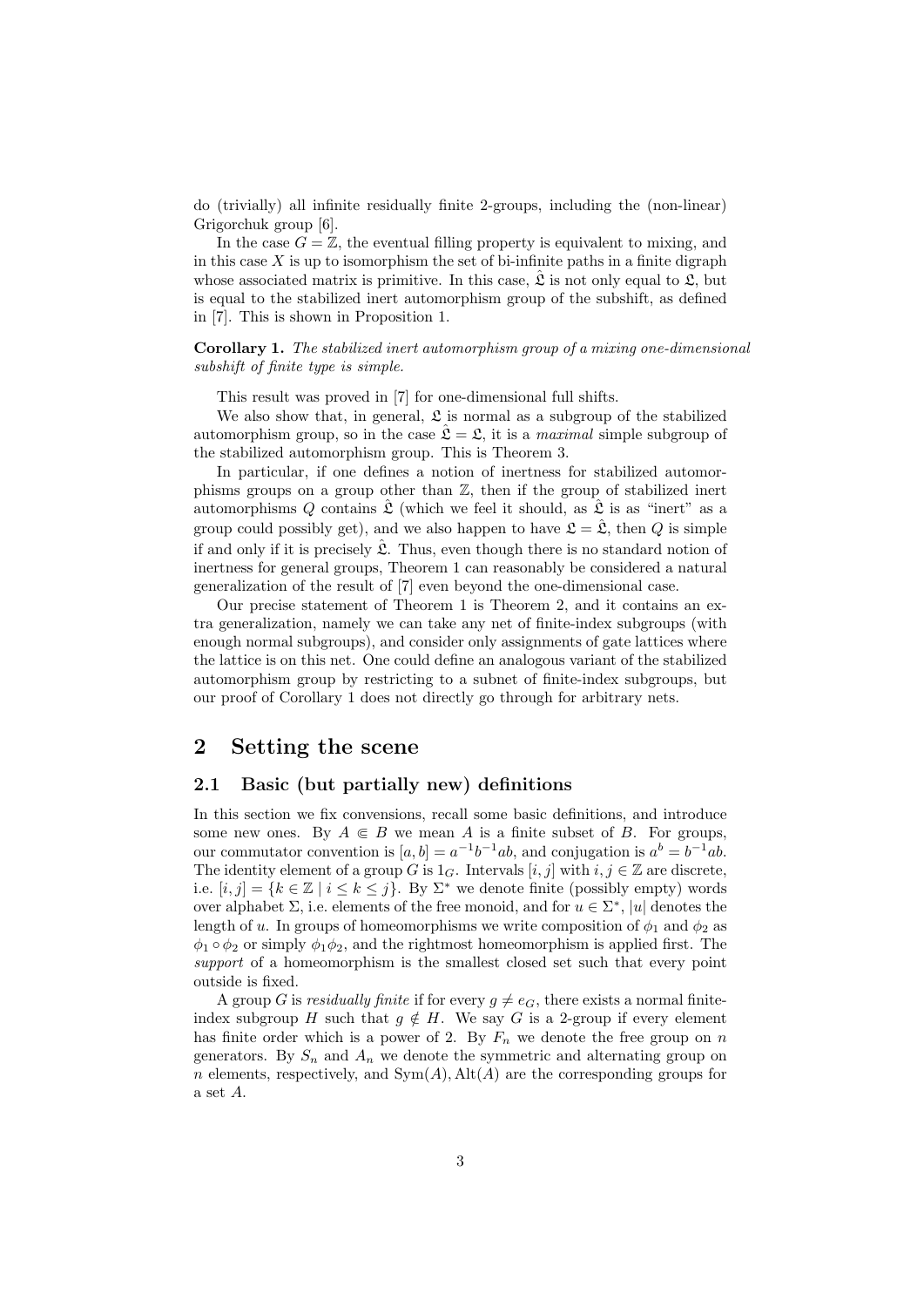Throughout this paper (unless otherwise mentioned), G denotes a countably infinite residually finite discrete group, not necessarily finitely-generated. We think of this as an "ambient" group, and often omit it in statements (unless we need to specify further properties of it).

We order finite subsets of a set  $G$  by inclusion, and something holds for arbitrarily large subsets of G if for any finite set  $F \in G$  it holds for some  $S \supset F$ . If G is finitely-generated, we say a sequence of translated finite-index subgroups  $H_i g_i$  gets arbitrarily sparse if the distance between elements  $hg_i, h'g_i$ is uniformly arbitrarily sparse in  $h \in H_i$  in some right-invariant word metric; equivalently, the word norm of the minimal non-identity element in  $H_i$  grows without bound. On subsets of a group  $G$  we use the Fell topology, namely the Cantor topology  $\{0,1\}^G$  after identifying sets with their characteristic functions. For the subspace of subgroups this is also known as the Chabauty topology. On a general group, we say  $H_i g_i$  becomes arbitrarily sparse if  $(H_i)_i$  tends to the trivial group.

We will frequently and without explicit mention use the following basic group theory fact, which works for any group  $G$ ; for  $K$  one can simply take the kernel of the translation action on left cosets of H.

# **Lemma 1.** If  $H \leq G$  is of finite index, then H contains a normal subgroup  $K \triangleleft G$  of finite index.

A topological dynamical system is a pair  $(X, G)$  where X is a compact metrizable space, G is a countable discrete group, and  $G \curvearrowright X$  acts continuously on X. For  $G = \mathbb{Z}$  we write this also just as  $(X, \sigma)$  where  $\sigma$  is the homeomorphism corresponding to the cyclic generator  $1 \in \mathbb{Z}$ . If G is a countable infinite group and  $\Sigma$  a finite set, we consider  $\Sigma^G$  with the product topology; topologically it is just the Cantor set. The group G acts on  $\Sigma^G$  by  $(g, x) \mapsto \sigma_g(x)$  where  $\sigma_q(x)_h = x_{hg}$ . To shorten formulas, we often omit " $\sigma$ " and identify elements of  $G$  with these translation maps. If  $X$  is a topologically closed  $G$ -invariant set  $X \subset \Sigma^G$ ,  $(X, G)$  is called a *subshift* and  $x \in X$  is called a *configuration*.

For  $X \subset \Sigma^G$  and  $D \subset G$ , for  $x \in X$  write  $x|D \in \Sigma^D$  for the partial configuration  $\forall g \in D : y_g = x_g$  (we do not drop the right argument of | to a subscript, to avoid complex formulas in subscripts and double subscripting). Partial configurations are also called *patterns*, and they are *finite* if their domain is. Write  $X|D \subset \Sigma^D$  for the set of patterns  $x|D$  where  $x \in X$ . In the onedimensional  $(G = \mathbb{Z})$  situation for  $u \in \Sigma^*$  we write  $u \subset X$  for  $u \in X|[0, |u| - 1]$ , with the obvious identification of words and patterns. When a subshift is clear from context,  $y \in \Sigma^D$  is a pattern, and  $N \subset G$ , define  $\mathcal{F}(y, N) = \{z \in \Sigma^N \mid \exists x \in$  $X: x|D = y, x|N = z$ . For two patterns  $x \in \Sigma^D, y \in \Sigma^E$  with  $D \cap E = \emptyset$ , write  $x \sqcup y$  for the obvious union pattern with domain  $D \cup E$ .

When a group G is clear from context, we fix a net  $(B_r)_r$  of finite subsets of  $G$  that exhausts it (we do not name the directed set of  $rs$ ). We call the finite set  $B_r$  the *ball* of radius r. For a symmetric set N, write  $A_{r,N} = NB_r \setminus B_r$  for the *annulus* of *thickness*  $N$ . As the notation may suggest, we like to pretend our groups are finitely-generated; in this case one may fix some finite set of generators (all results will be independent of this choice, more generally the net). For d the corresponding right-invariant word metric, and  $r \in \mathbb{N}$ , we can pick  $B_r = \{g \mid d(g, 1_G) \leq r\}$ . Picking  $N = B_R$ , the corresponding annulus is just  $A_{r,N} = B_{r+R} \setminus B_r$ , explaining the terminology. Patterns whose domain is an annulus  $A_{r,N}$  are often called *contexts*, and many of our arguments deal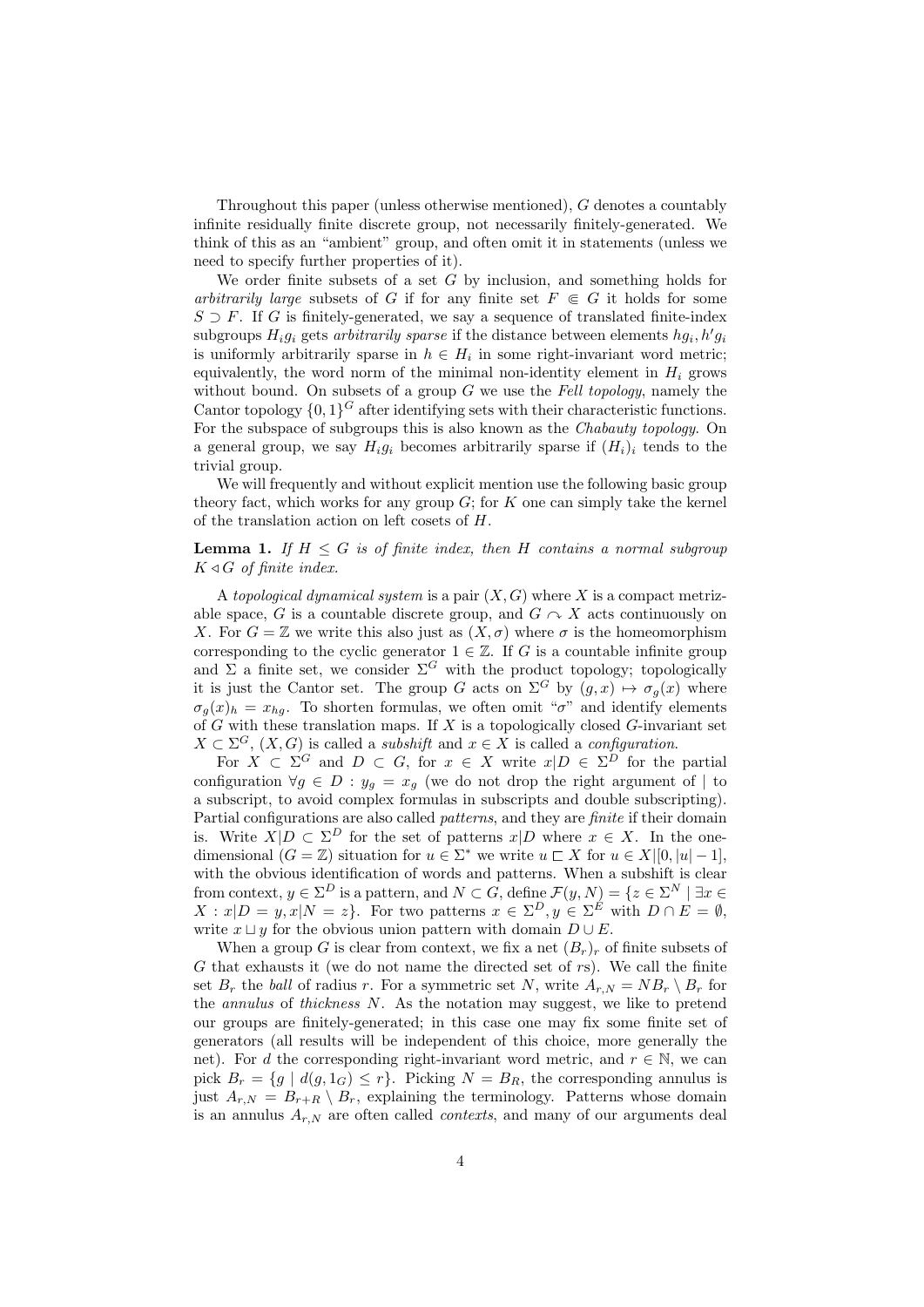with the various fillings  $x \in \mathcal{F}(P, B_r)$  (or  $x \in \mathcal{F}(P, NB_r)$ ) if we want to keep the context visible) for contexts  $P \in X|A_{r,N}$ . Sometimes we use similar terminology with "full" contexts  $x \in X | G \setminus N$  with  $N \in G$ .

The usual notion of isomorphism for topological dynamical systems is topological conjugacy, meaning homeomorphism commuting with the action. Up to topological conjugacy, we can define subshifts on countable groups as expansive actions on compact subsets of the Cantor set, where expansivity means that there exists  $\epsilon > 0$  such that

$$
(\forall g \in G : d(gx, gy) < \epsilon) \implies x = y
$$

where d metrizes the Cantor topology.

A subshift of the form  $\bigcap_{g\in G} gC$ , where  $C \subset \Sigma^G$  is clopen, is called an SFT (short for subshift of finite type). If  $P \in \Sigma^D$  where  $D \subseteq G$ , the cylinder defined by P is  $[P] = \{x \in X \mid x|D = P\}$ . A clopen set is a finite union of cylinders, and a *window* for an SFT  $X$  is any symmetric finite set  $N$  (meaning  $N = \{g^{-1} | g \in N\}$  that contains all the sets  $DD^{-1}$  such that D appears among the cylinders. The important property of a window  $N$  is the following; we omit the straightforward proof.

**Lemma 2.** If N is a window for X, then for all  $y \in X|A_{r,N}$ , the choices of followers  $\mathcal{F}(y, B_r)$  and  $\mathcal{F}(y, G \setminus NB_r)$  are independent in X, meaning for any  $x \in \mathcal{F}(y, B_r)$  and  $z \in \mathcal{F}(y, G \setminus NB_r)$ , we have  $x \sqcup y \sqcup z$  is in X.

**Definition 1.** A subshift  $X$  has the eventual filling property, or EFP, if

 $\forall F \in G : \exists N \in G : \forall x, y \in X : \exists z \in X : z|F = x|F \wedge z|(G \setminus N) = y|(G \setminus N).$ 

EFP is a gluing property, meaning it deals with compatibility of patterns on different areas of the group. On the groups  $\mathbb{Z}^d$ , the EFP property can be seen as a weakening of the uniform filling property, introduced in [12] for  $\mathbb{Z}^2$ s. To the best of our knowledge it has not been studied previously even on  $\mathbb{Z}^2$ .

As a technical weaker notion, we say a subshift has the many fillings property, or MFP, if as  $F \in G$  tends to G, the number of configurations agreeing with  $x|_{G\setminus F}$  tends to infinity uniformly in  $x \in X$ . A subshift is nontrivial if it has at least two configurations. The following is a simple exercise.

#### Lemma 3. Every nontrivial EFP subshift has MFP, in particular it is infinite.

It is also easy to see that a nontrivial EFP subshift cannot have isolated points (thus is homeomorphism to the Cantor set).

An *automorphism* of a subshift  $X \subset \Sigma^G$  is a homeomorphism  $f: X \to X$ that commutes with the action of G. By the definition of the topology on  $\Sigma^G$ . an automorphism has a (not necessarily unique) finite *neighborhood*  $N \subset G$  and a local rule  $\hat{f}: \Sigma^N \to \Sigma$  such that  $f(x)_{g} = \hat{f}(P)$  where  $P \in \Sigma^N$  is defined by  $P_h = x_{hg}$ . This is called the *Curtis-Hedlund-Lyndon theorem*. Obviously the inverse of an automorphism is an automorphism as well, so the automorphisms of a subshift form a group denoted by  $Aut(X, G)$ . More generally, a topological conjugacy between two subshifts satisfies an obvious analog of the Curtis-Hedlund-Lyndon theorem.

**Lemma 4.** For one-dimensional  $(G = \mathbb{Z})$  SFTs, EFP is equivalent to the condition

$$
\exists m : \forall u, v \sqsubset X : \exists w : |w| = m \land uwv \sqsubset X.
$$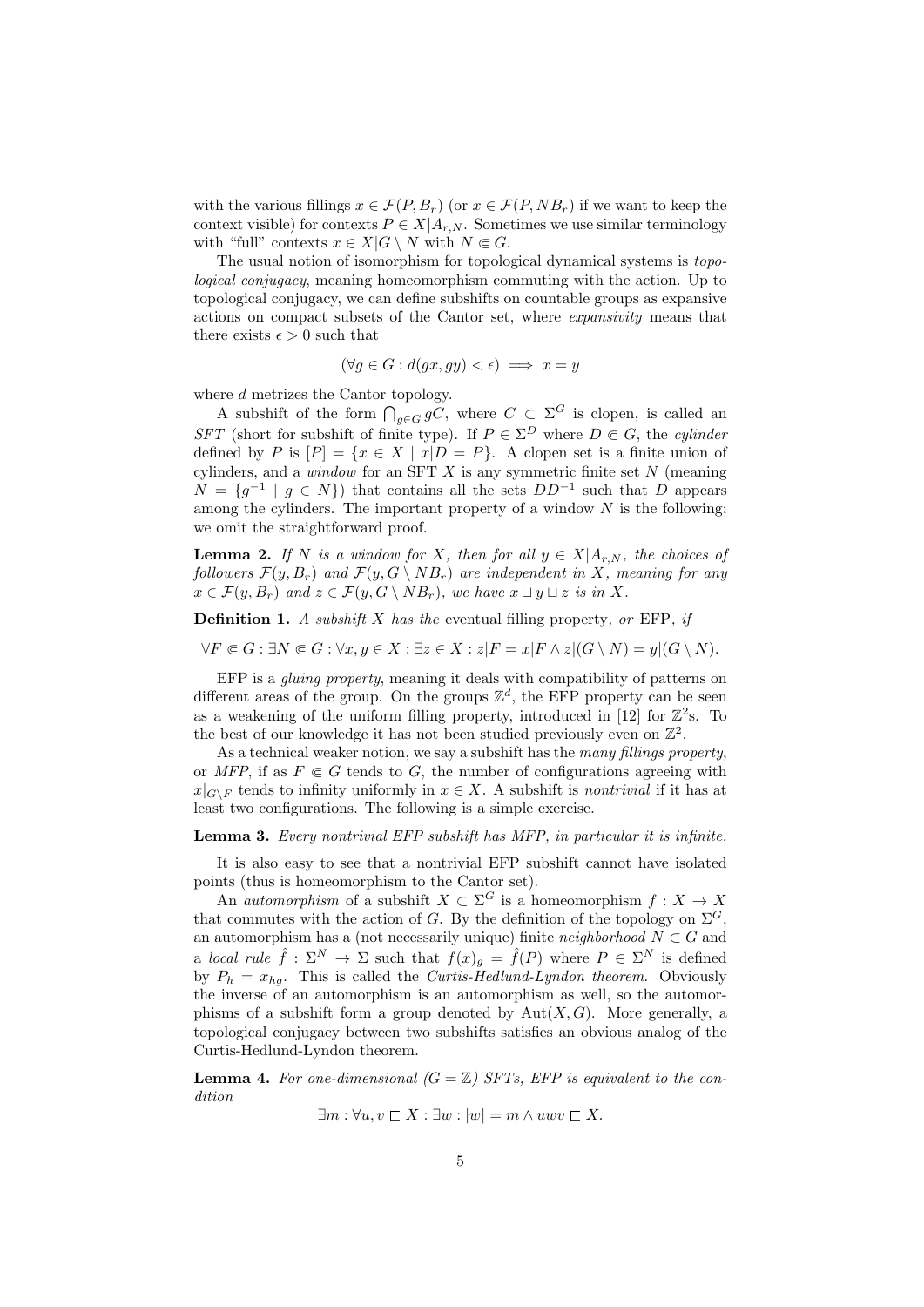(This is the one-dimensional case of the uniform filling property of [12].)

Proof. If the condition holds, then EFP is clear (even without the SFT assumption), namely for any finite set  $F \subset [i, j]$  we can pick  $N = [i - m, j + m]$  and use the condition on both sides of the interval to glue  $F$ -patterns (extended arbitrarily to  $[i, j]$  to  $(\mathbb{Z} \setminus N)$ -patterns.

From Curtis-Hedlund-Lyndon, we easily see that topological conjugacy preserves both EFP and the condition in the lemma (even every *factor map*, i.e. surjective  $G$ -commuting continuous map, preserves them), so we can conjugate X to an edge shift [9], meaning X is the set of paths (sequences of edges with matching endpoints) in a finite directed graph  $(V, E)$ . Let M be the matrix with  $M_{a,b}$  the number of edges from vertex a to vertex b

Suppose now that we have EFP. Pick  $F = \{0\}$  and N as in the definition of EFP. We can clearly make  $G \setminus N$  smaller without breaking the gluing property for this pair, so we may take  $N = [i, j]$  with  $i \leq 0 \leq j$ . Now in particular, by applying the gluing property to all pairs of particular configurations and looking at the rightmost vertex of the edge at 0, and the leftmost vertex of the edge at  $j+1$ , we see that for any two vertices  $a, b \in V$ , we have a path of length j from a to b. Thus  $M^j$  is a matrix with all entries positive. Now the condition of the lemma holds with  $m = j$ .  $\Box$ 

The condition in the lemma is known to be equivalent to topological mixing [9], so we refer to it as simply mixing. In the proof we showed that EFP implies that  $X$  is defined, as an edge shift, by a *primitive* matrix, namely one with a positive power.

If  $X \subset \Sigma^G$  is a subshift and  $H \leq G$  is a finite index subgroup, then the action of the subgroup  $H$  on  $X$  can itself be considered a subshift, namely pick a set of left representatives R and define  $\phi : \Sigma^G \to (\Sigma^R)^H$  by  $(\phi(x)_h)_r = x_{rg}$ . Alternatively, in terms of the abstract characterization of subshifts, it is easy to see that passing to a subgroup of finite index only changes the expansivity constant, since the G-action is continuous. Even if  $X \subset \Sigma^G$  is not necessarily G-invariant, we say it is a  $K$ -subshift if it is closed and  $K$ -invariant.

A crucial property of automorphisms of subshifts is that they satisfy a dual notion of continuity, namely information cannot move from near the origin of the group to its ends in one step (which can happen with general homeomorphisms  $f: \Sigma^G \to \Sigma^G$ ).

**Definition 2.** Let G be a countable set,  $\Sigma$  an alphabet and  $X \subset \Sigma^G$ . A homeomorphism  $f: X \to X$  is ntinuous if for each finite set S there exists a finite set F such that for  $g \notin F$  and  $x \in X$ ,  $x \mapsto f(x)$  factors through the projection  $x \mapsto x|G \setminus S$ . A homeomorphism is bintinuous if it is ntinuous, and its inverse is also ntinuous.

Not every homeomorphism is bintinuous, one example is the inverse of the map  $f : \{0,1\}^{\mathbb{N}} \to \{0,1\}^{\mathbb{N}}$  defined by  $f(x)_0 = x_0$  and  $\forall i \geq 1 : f(x)_i \equiv$  $x_{i-1} + x_i \mod 2$ . It is clear that automorphisms of subshifts (and thus also their inverses) are bintinuous. It is also clear that bintinuous homeomorphisms on a subshift  $X$  form a group.

We need a simple fact about uniform convergence. Note that we only deal with homeomorphisms on Cantor space, so all metrics are equivalent and all continuous functions are uniformly continuous.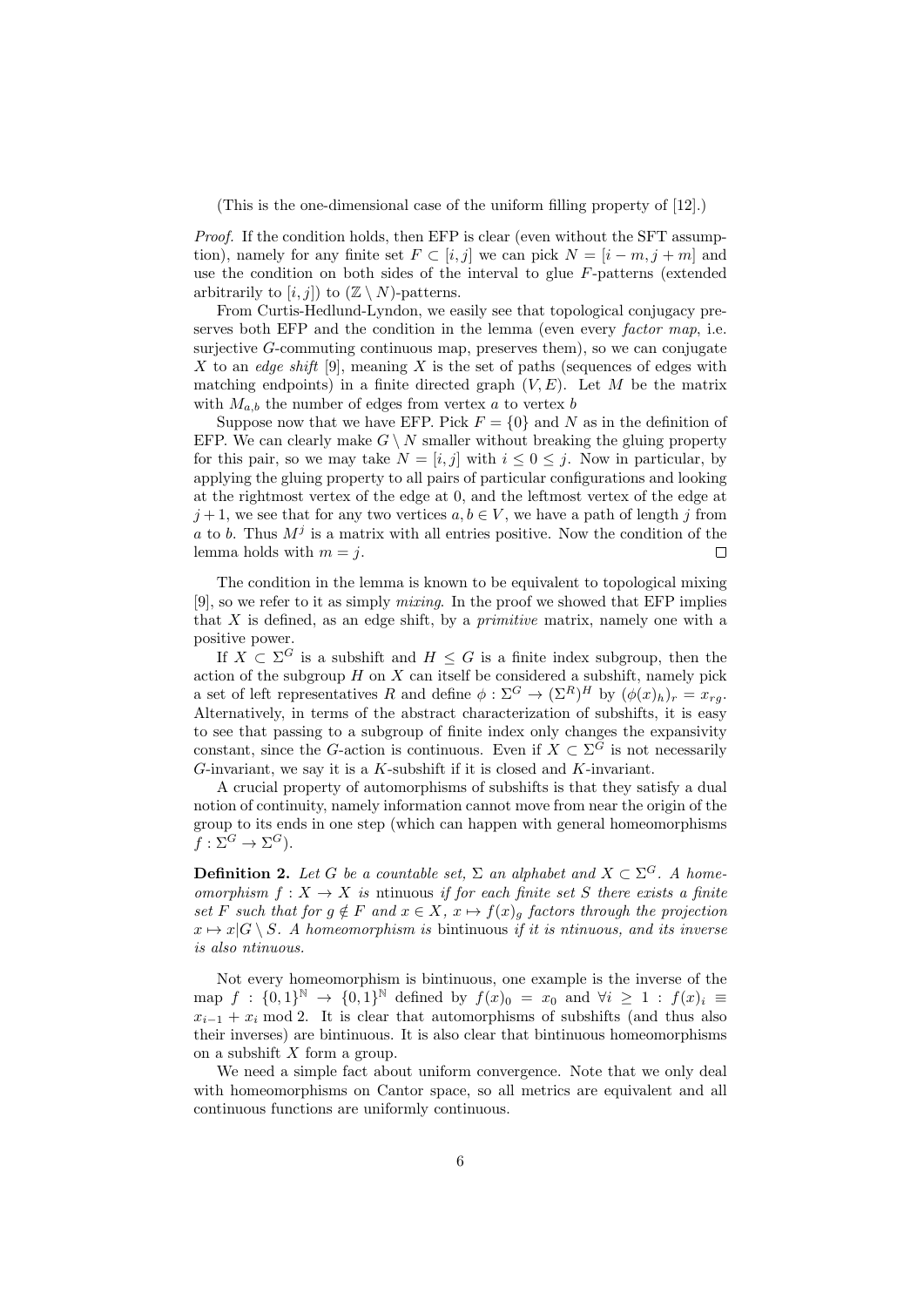**Lemma 5.** Let  $X, Y, Z$  be metric spaces and let  $g_i, g: Y \to Z, f_i, f: X \to Y$ be functions, where i runs over some directed set  $\mathcal{I}$ . If  $g_i \to g$  and  $f_i \to f$ uniformly and g is uniformly continuous, then  $g_i \circ f_i \to g \circ f$  uniformly.

*Proof.* Let  $\epsilon > 0$  be arbitrary. Let  $j_0$  be such that for  $j \geq j_0$  we have  $\forall y \in$  $Y: d_Z(g_j(y), g(y)) < \epsilon/2$ . Use uniform continuity of g to find  $\delta > 0$  such that  $\forall x, y \in Y : d_Y(x, y) < \delta \implies d_Z(g(x), g(y)) < \epsilon/2$ . Use uniform convergence of  $(f_i)_i$  to find  $i_0 \geq j_0$  such that for  $i \geq i_0$  we have  $\forall x \in X : d_Y(f_i(x), f(x)) < \delta$ .

Suppose now that  $i \geq i_0$  and let  $x \in X$  be arbitrary. We have

$$
d_Z(g(f(x)), g(f_i(x))) < \epsilon/2
$$

because  $d_Y(f(x), f_i(x)) < \delta$  and by the choice of  $\delta$ , and we have

$$
d_Z(g(f_i(x)), g_i(f_i(x))) < \epsilon/2
$$

because  $i \geq j_0$ , so by the triangle inequality we have

$$
d_Z(g(f(x)), g_i(f_i(x))) \leq d_Z(g(f(x)), g(f_i(x))) + d_Z(g(f_i(x)), g_i(f_i(x))) < \epsilon
$$

 $\Box$ 

proving uniform convergence of  $q_i \circ f_i$  to  $q \circ f$ .

#### 2.2 Gates

**Definition 3.** A gate on a subshift  $X \subset A^G$  is a homeomorphism  $\chi : X \to X$ such that for some weak neighborhood  $N \in G$  we have  $\chi(x)_g = x_g$  for all  $g \notin N$ . Write  $\mathfrak{G}$  for the group generated by gates.

Note that " $\mathfrak{G}$ " is a fancy "G", and stands for "gate". The following lemma was proved for  $G = \mathbb{Z}$  in [13]; the proof for general G is the same, and follows more or less directly from the definition of the product topology.

**Lemma 6.** A homeomorphism  $\chi : X \to X$  is a gate if and only if it admits a strong neighborhood  $N \in G$  such that for some local rule  $\hat{\chi} : X|N \to X|N$ such that for all  $g \notin N$  we have  $\chi(x)_g = x_g$  for all  $x \in X$ , and for all  $g \in N$  we have  $\chi(x)_q = \hat{\chi}(x|_N)_q$ .

It is clear that  $\mathfrak G$  in fact consists of gates, as we can always increase the strong neighborhoods of two gates to be equal (after which they compose like permutations). For a gate  $\chi$  and  $g \in G$  write  $\chi^g = \sigma_{g^{-1}} \circ \chi \circ \sigma_g$ . Note in particular that when  $G = \mathbb{Z}, \chi^n$  does not refer to iteration – we never need to iterate a gate. One can see  $\chi^g$  as applying the gate "at" g, if we use the convention where configurations of  $X$  are seen as vertex-labelings of some left Cayley graph of the group G (at least when it is finitely-generated). If  $\chi$  has strong (resp. weak) neighborhood N, then  $\chi^g$  has strong (resp. weak) neighborhood Ng.

Gates form a normal subgroup of the group of bintinuous homeomorphisms on  $X$ :

**Lemma 7.** Let f be a homeomorphism with ntinuous inverse and  $\chi$  a gate. Then  $\chi^f$  is a gate.

*Proof.* Suppose that  $N \in G$  is a strong neighborhood for  $\chi$ . By ntinuity of  $f^{-1}$ , outside some finite set F, the image of  $f^{-1}$  can be determined without looking at the cells in N, in other words for  $g \notin F$ , we have  $f^{-1}(\chi(f(x)))_g =$  $f^{-1}(f(x))_g = x_g$  since the application of  $\chi$  does not affect the  $f^{-1}$ -image. This shows that F is a weak neighborhood for  $\chi^f$ .  $\Box$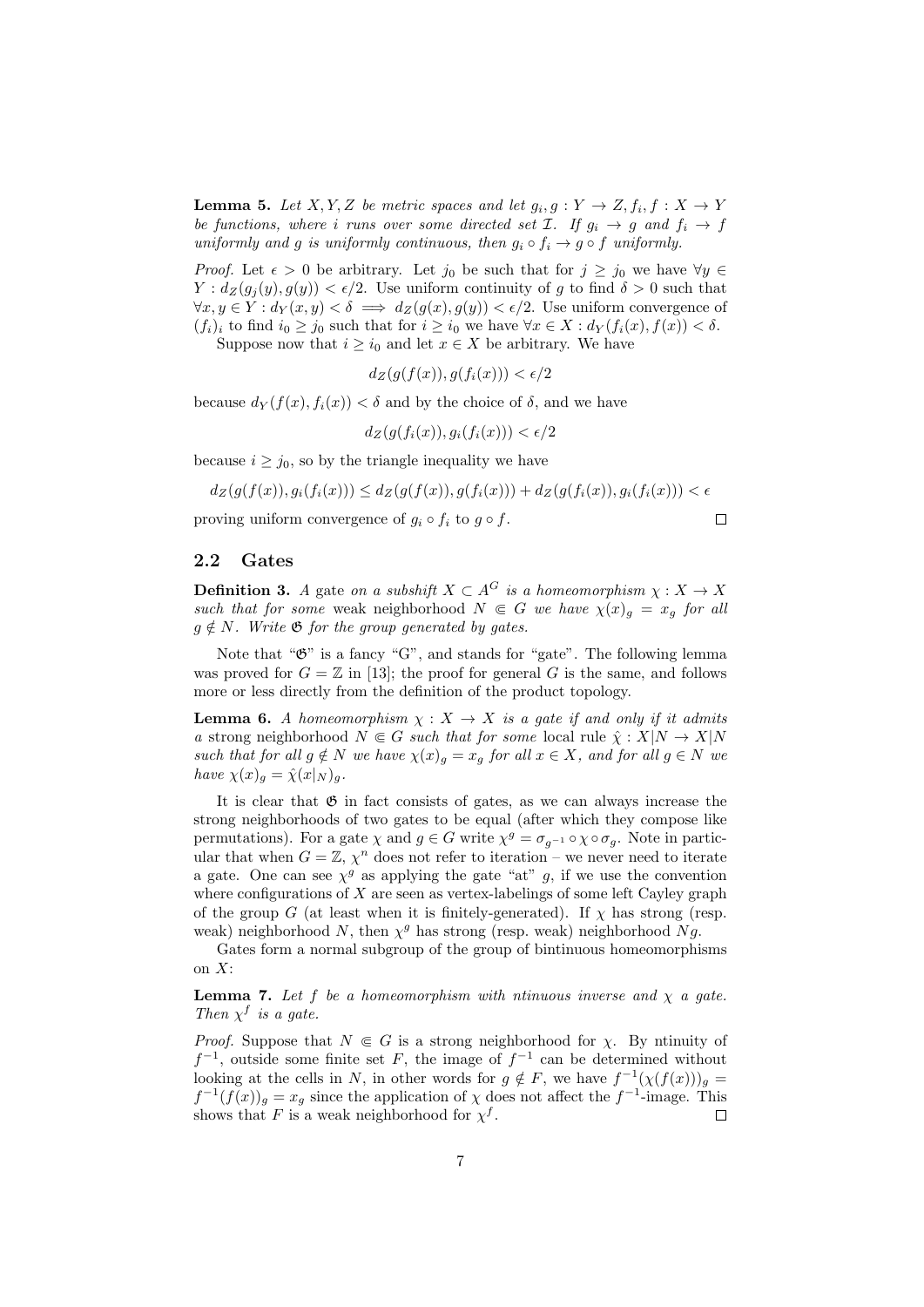We say two gates  $\chi, \chi'$  commute if they do, i.e. if  $[\chi, \chi'] = \chi^{-1} \circ (\chi')^{-1} \circ$  $\chi \circ \chi' = id$ . It is clear that if  $\chi, \chi'$  have strong radii  $N, N'$  respectively, and  $N \cap N' = \emptyset$ , then  $\chi$  and  $\chi'$  commute. If  $S \subset G$  is a (possibly infinite) subset, and  $\chi^s$  commutes with  $\chi^t$  for any distinct  $s, t \in S$ , then we say the product  $\prod_{s \in S} \chi^s$  commutes, or just that  $\chi^S$  commutes, and define

$$
\chi^S(x) = \lim_{F \in S} (\prod_{k \in F} \chi^k)(x)
$$

by taking the pointwise limit (note that  $\prod$  means function composition here).

**Lemma 8.** If  $\chi^K$  commutes, then the pointwise limit is well-defined, and convergence is uniform.

Proof. To see that the pointwise limit is well-defined, observe that in a finite subproduct  $\chi^F, F \in K$ , the value of  $\chi^F(x)$ <sub>g</sub> only depends on the value of finitely many elements of G, since we may order the product so that translates of  $\chi$  that may change the value of  $g$  (i.e.  $g$  is in their strong neighborhood) are applied first. The same argument gives uniform convergence: the value at  $g$  stabilizes once we have applied all translates of  $\chi$  with g in their strong neighborhood.  $\Box$ 

Say a gate is *eventually even* if for all large enough strong neighborhoods N the corresponding permutation  $\pi \in \text{Sym}(X|N)$  restricted to any complement pattern is even, i.e. for any  $y \in X | G \setminus N$ , the restriction of  $\pi$  to the set  $\mathcal{F}(y, N)$ is even. Say a gate is sometimes even if the same is true for at least one strong neighborhood N.

**Lemma 9.** On every subshift, each of the following implies the next.

- 1.  $\chi = [\chi_1, \chi_2]$  for some gates  $\chi_1, \chi_2$ ;
- 2.  $\chi \in [\mathfrak{G}, \mathfrak{G}];$
- 3.  $\chi$  is eventually even;
- $4. \times i$ s sometimes even.

The last two items are always equivalent, and on an MFP SFT all four are equivalent.

Due to the last point, we simply call eventually/sometimes even gates even. Write  $\ddot{\mathfrak{G}}$  for the group generated by even gates (we only consider MFP SFTs, so one can read  $\hat{\mathfrak{G}}$  as  $[\mathfrak{G}, \mathfrak{G}]$ , but the concrete characterization is more useful).

*Proof.* The implication (1)  $\implies$  (2) is trivial. For (2)  $\implies$  (3) take a any N larger than the radius of all the gates involved in a composition of commutators of gates. For any  $y \in X | G \setminus N$ , the permutation of  $\mathcal{F}(y, N)$  performed in the context is just the corresponding composition of commutators of gates restricted to  $\mathcal{F}(y, N)$ , and thus is in the commutator subgroup of the symmetric group of that set, which is the corresponding alternating group. The implication (3)  $\implies$  (4) is trivial.

We show (4)  $\implies$  (3) in every subshift, so (3) and (4) are equivalent. Simply observe that if N is a strong neighborhood such that  $\chi$  performs and even permutation on N in every  $(G \setminus N)$ -context, then the same is true for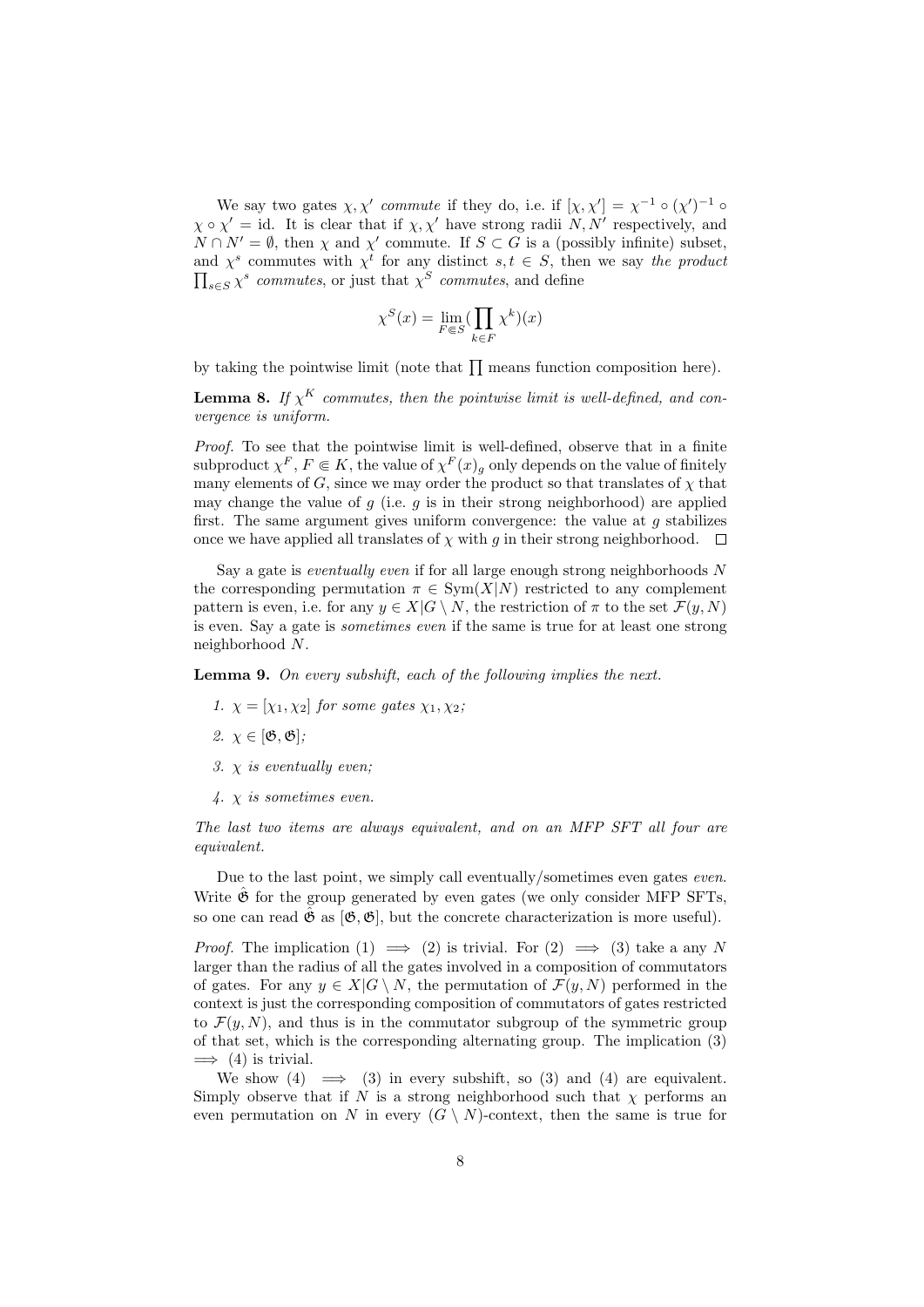any  $(G \setminus N')$ -context for  $N' \supset N$ , as for any  $(G \setminus N')$ -context we can write the permutation  $\chi$  performs on  $\mathcal{F}(y, N')$  as a finite composition of even permutions. Namely, for each of the finitely many extensions  $z \in \mathcal{F}(y, G \backslash N)$  the permutation  $\chi$  performs on the pattern in N is even by assumption.

It now suffices to show that in an MFP SFT X, (3)  $\implies$  (1). To see this, let N be a window for X and pick a large strong neighborhood  $B_r$  such that there are at least 5 fillings of each  $A_{r,N}$ -context. Now increasing the strong neighborhood to  $NB_r$ , we have a permutation of  $X|NB_r$  which does not modify the contents of the annulus  $A_{r,N}$  and for each pattern on the annulus performs an even permutation on the pattern inside. Since there are at least 5 extensions of the pattern and  $[S_n, S_n] = \{ [g, h] | g, h \in S_n \}$  for  $n \geq 5$  [11], we can write the restriction to each  $A_{r,N}$ -context as a commutator of two permutations in that same context. For different contexts the permutations commute, so we can write this as a commutator of two gates.  $\Box$ 

# 2.3 Gate lattices

**Lemma 10.** Suppose that  $K \leq G$  is a subgroup,  $X \subset \Sigma^G$  is a K-subshift,  $\chi$  is a gate on X, and  $\chi^K$  commutes. Then  $\chi^K$  is an automorphism of  $(X, K)$ .

*Proof.* To see that  $\chi^K$  is a homeomorphism, observe that by Lemma 8 it is a uniform limit of continuous functions, thus continuous (alternatively, the proof shows this directly). It clearly has continuous inverse  $(\chi^{-1})^K$ , thus it is a homeomorphism.

We check commutation with K-shifts. If  $h \in K$ , then

$$
\chi^K \circ \sigma_h = \lim_{F \in K} (\prod_{k \in F} \chi^k) \circ \sigma_h
$$
  
= 
$$
\lim_{F \in K} \prod_{k \in F} \sigma_{k^{-1}} \circ \chi \circ \sigma_k \circ \sigma_h
$$
  
= 
$$
\lim_{F \in K} \prod_{k \in F} \sigma_h \circ \sigma_{(kh)^{-1}} \circ \chi \circ \sigma_{kh}
$$
  
= 
$$
\lim_{F \in K} \prod_{k \in F} \sigma_h \circ \sigma_{k^{-1}} \circ \chi \circ \sigma_k
$$
  
= 
$$
\sigma_h \circ \chi^K
$$

where uniform convergence of products means limits commute with composition (Lemma 5), and the fourth equality holds because  $Fh$  runs over the finite subsets of  $K$  as  $\bar{F}$  does. П

**Lemma 11.** Suppose X is a G-subshift,  $g \in G$  and  $H \leq G$ . If  $\chi^H$  commutes, then  $\chi^{Hg}$  commutes and  $\chi^{Hg} = (\chi^H)^g$ .

Proof. Interpreting infinite products as pointwise uniform limits of finite products and applying Lemma 5 to pull functions out of the limit, the calculation

$$
\chi^{Hg} = \prod_{h \in H} \sigma_{g^{-1}h^{-1}} \circ \chi \circ \sigma_{hg} = \left( \prod_{h \in H} \sigma_h \circ \chi \circ \sigma_{h^{-1}} \right)^g = (\chi^H)^g
$$

suffices.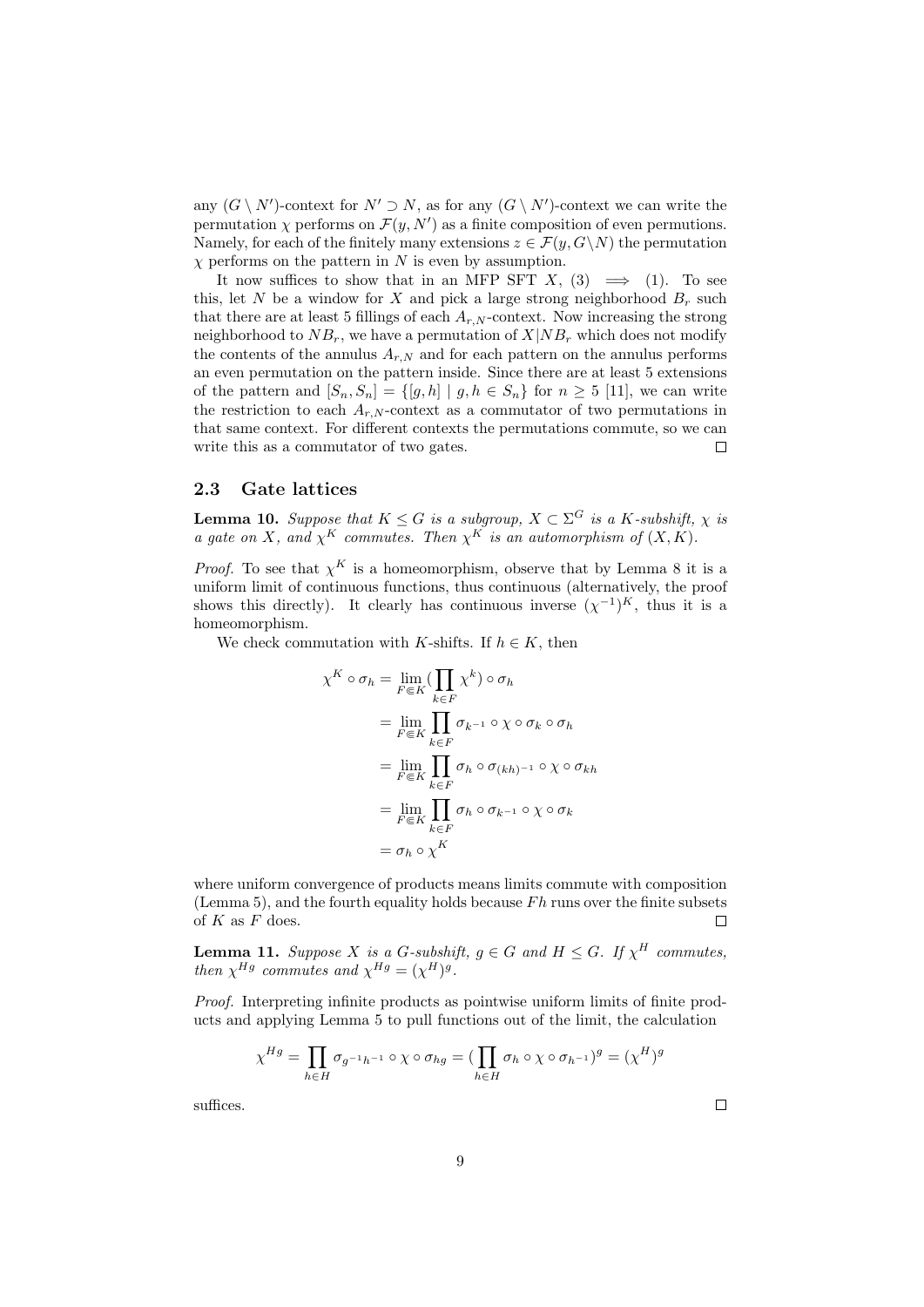Example 1: We note that the product  $\chi^{gH}$  may not commute even if  $\chi^H$  commutes. Suppose e.g. that  $G = F_2 = \langle a, b \rangle$ ,  $X = \{0, 1\}^G$ ,  $H = \langle a \rangle$  and  $\chi$  swaps the symbols at  $\{b, ba\}$ . Clearly  $\chi^H$  commutes, but  $\chi^{b^{-1}H}$  does not.

**Definition 4.** Maps of the form  $\chi^{Hg}$  where  $H \leq G$  is of finite index are called gate lattices, and they are even if  $\chi$  is. Write  $\mathfrak L$  for the group generated by gate lattices, and  $\hat{\mathfrak{L}}$  for the group generated by even gate lattices.

Note that " $\mathfrak{L}$ " is a fancy "L", and stands for "lattice", which refers to the fact gates are applied at the points of a (translated) lattice.

We do not need to take all subgroups of finite index in this definition for some of our results, in particular in the precise statement of the main result Theorem 2 we allow any net of finite-index subgroups with a cofinal subnet of normal subgroups, tending to the trivial group in the Chabauty topology (presumably leading to different groups for different such nets). Such a net  $\mathcal I$ will be called a *lattice net*; for simplicity we directly take  $\mathcal I$  to be a set of finiteindex subgroups ordered under inclusion and directed downward. We define *I*-gate lattices in the obvious way, as well as notations  $\mathfrak{L}_{\mathcal{I}}, \hat{\mathfrak{L}}_{\mathcal{I}}$ . Note that of course  $\mathfrak{L}_{\mathcal{I}}, \hat{\mathfrak{L}}_{\mathcal{I}}$  are respectively subgroups of  $\mathfrak{L}, \hat{\mathfrak{L}}$ .

**Lemma 12.** Suppose  $\chi^{Hg}$  commutes, and  $K \leq H$ . Then  $\chi^{Hg}$  can be written as a finite commuting product of commuting gates of the form  $\chi^{Kg'}$ 

*Proof.* Simple write  $H = \bigcup_{h \in T} Kh$  for some set of representatives T, and observe that

$$
\prod_{h \in H} \chi^{hg} = \prod_{h \in T} \prod_{k \in K} \chi^{khg} = \prod_{h \in T} \chi^{Khg}
$$

by the commutation of  $\chi^{Hg}$ .

**Lemma 13.** If H is a normal subgroup of G, then  $\chi^{Hg}$  is an automorphism of  $(X, H)$  whenever  $\chi^H$  commutes.

*Proof.* we have  $\chi^{Hg} = \chi^{gH}$  by normality, and the latter product, equal to  $(\chi^g)^H$ , must commute since by Lemma 11  $\chi^{Hg}$  does, and gH and Hg are literally the same subset of G where  $\chi$  gets applied. Now  $\chi^{Hg} = (\chi^g)^H$  is an automorphism of  $(X, H)$  by Lemma 10. Г

We recall a definition of Hartman-Kra-Schmieding (generalized to residually finite acting groups, as seems appropriate here).

**Definition 5.** Let G be a residually finite group, and  $X \subset \Sigma^G$  a subshift. The stabilized automorphism group of X is the direct union of  $\text{Aut}(X, H)$  where H ranges over finite-index subgroups of G.

**Lemma 14.** The groups  $\mathfrak L$  and  $\hat{\mathfrak L}$  are contained in the stabilized automorphism group of  $\Sigma^G$ .

Proof. Every finite-index subgroup of contains a normal finite-index subgroup. By Lemma 12 we can write any  $\chi^{\tilde{H}g}$  as a composition of maps of the form  $\chi^{\tilde{K}g'}$ with normal K, and by Lemma 13 these are automorphisms of  $(X, K)$ , thus in the stabilized automorphism group.  $\Box$ 

 $\Box$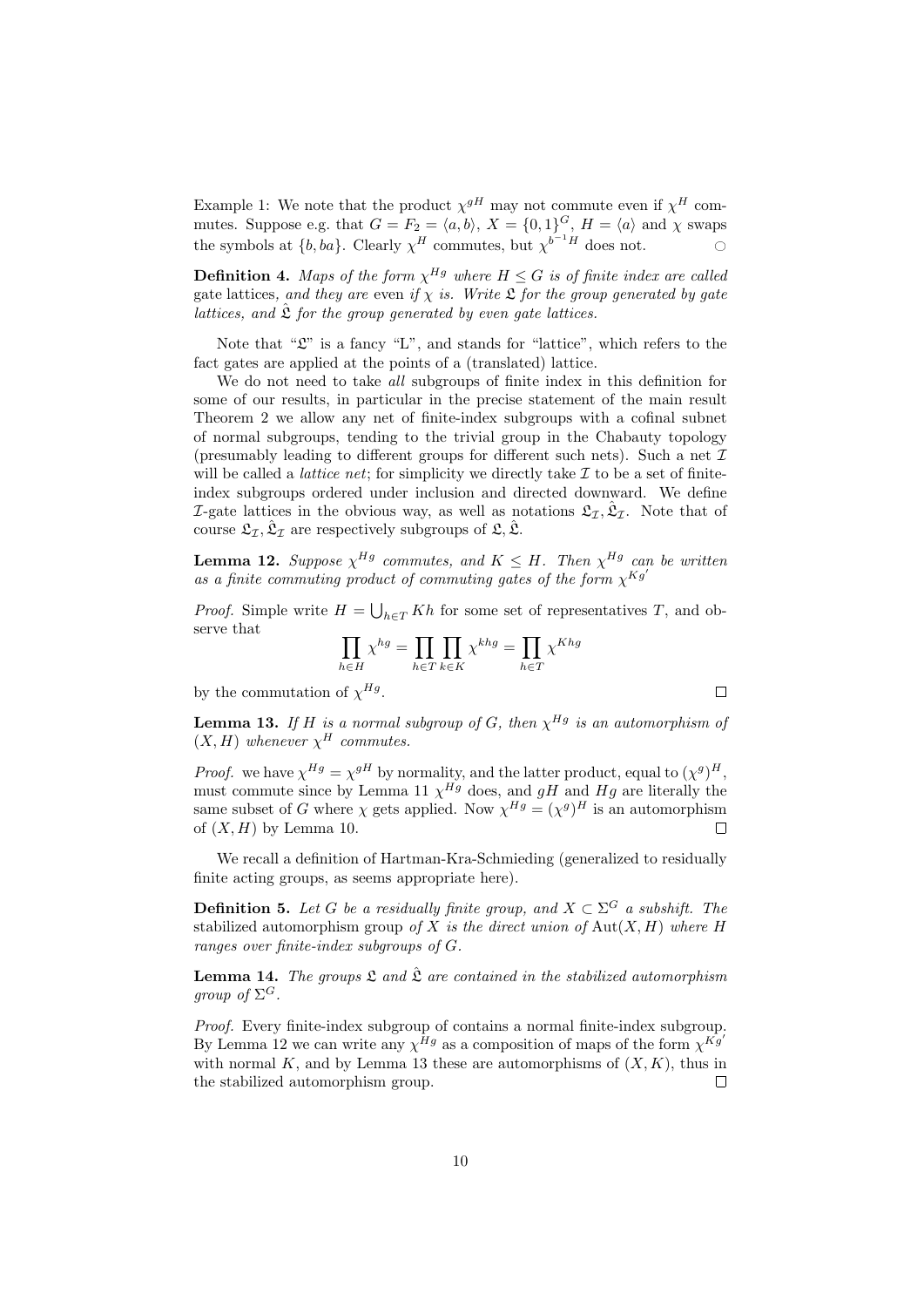### 2.4 Conditions on gate lattices being even

**Lemma 15.** If X is an MFP SFT, then  $\hat{\mathcal{L}}$  is contained in  $[\mathcal{L}, \mathcal{L}]$ .

*Proof.* Let  $\chi^{Hg} \in \hat{\mathfrak{L}}$ . By Lemma 9 we have  $\chi = [\chi_1, \chi_2]$  for some gates  $\chi_1, \chi_2$ . Using Lemma 12 and residual finiteness of  $G$ , we may assume  $H$  is very sparse compared to the strong neighborhood of  $\chi$  and the  $\chi_i$ . Then an easy calculation shows  $\chi^{Hg} = [\chi_1^{Hg}, \chi_2^{\tilde{H}g}]$ . Namely the strong neighborhoods of different translates of  $\chi$  and  $\chi_i$  do not intersect, thus these translates commute, thus for finite  $F \in H$  we have

$$
\chi^{Fg} = \prod_{h \in F} (\chi_1^{-1})^{hg} \circ (\chi_2^{-1})^{hg} \circ \chi_1^{hg} \circ \chi_2^{hg}
$$
  
= 
$$
\prod_{h \in F} (\chi_1^{-1})^{hg} \circ \prod_{h \in F} (\chi_2^{-1})^{hg} \circ \prod_{h \in F} \chi_1^{hg} \circ \prod_{h \in F} \chi_2^{hg}
$$
  
= 
$$
[\chi_1^{Fg}, \chi_2^{Fg}]
$$

and the claim follows by taking the (uniformly converging) limits and applying Lemma 5.  $\Box$ 

We do not know when  $[\mathfrak{L}, \mathfrak{L}]$  is equal to  $\hat{\mathfrak{L}}$ , but we show some conditions under which we even have  $\hat{\mathfrak{L}} = \mathfrak{L}$ .

We first show that a full shift over an even alphabet over any group  $G$  has this property. We in fact state some more general dynamical properties that imply it. First say a subshift has *even fillings* if for some  $F \in G$ , we have that  $|\mathcal{F}(x, F)|$  is even for all  $x \in X|G \setminus F$ . It is clear that if this happens for some  $F$ , it happens for all larger  $F$  and all right translates of  $F$ .

**Lemma 16.** If X is an MFP SFT with even fillings, then  $\hat{\mathfrak{L}}_{\mathcal{I}} = [\mathfrak{L}_{\mathcal{I}}, \mathfrak{L}_{\mathcal{I}}] = \mathfrak{L}_{\mathcal{I}}$ for any lattice net I.

*Proof.* If  $\chi$  has strong neighborhood N, let R be a window for X, let F have even fillings, and replace the strong neighborhood of  $\chi$  by  $N \Box F g$  such that  $N \cap RF g =$  $\emptyset$ , acting trivially on the contents of Fg. Now consider any context  $x \in X|G \setminus \emptyset$  $(N \cup Fg)$ . Since applying  $\chi$  does not affect the contents of RFg, the possible contents of Fg only depends on x before and after the application.<sup>1</sup> Thus for each even cycle that  $\chi$  performs, we perform an even number of independent copies of it when  $\chi$  is seen as a permutation of  $\mathcal{F}(x, N \sqcup Fg)$ , in particular this is an even permutation. It is clear that  $\chi$  with the new neighborhood still commutes with its translates (since it is the same homeomorphism).  $\Box$ 

A common way to get even fillings is that we literally have freely changeable bits visible on each configuration. More precisely, we say a subshift has *syndetic free bits* if it is conjugate to a subshift  $X$  over the disjoint union alphabet  $A\cup (B\times\{0,1\})$  such that elements of  $B\times\{0,1\}$  appear in every configuration, and if  $x \in X$  and  $x_q = (b, c) \in B \times \{0, 1\}$ , then also  $y \in X$ , where  $y_h = x_h$  for  $h \neq g$  and  $y_g = (b, 1 - c)$ .

#### **Lemma 17.** If  $X$  has syndetic free bits, then is has even fillings.

<sup>&</sup>lt;sup>1</sup>Since  $\chi$  is well-defined with strong neighborhood N, it is not even necessary to assume  $N \cap RFg = \emptyset$ , only that  $N \cap Fg = \emptyset$ ; but the extra leeway does not hurt.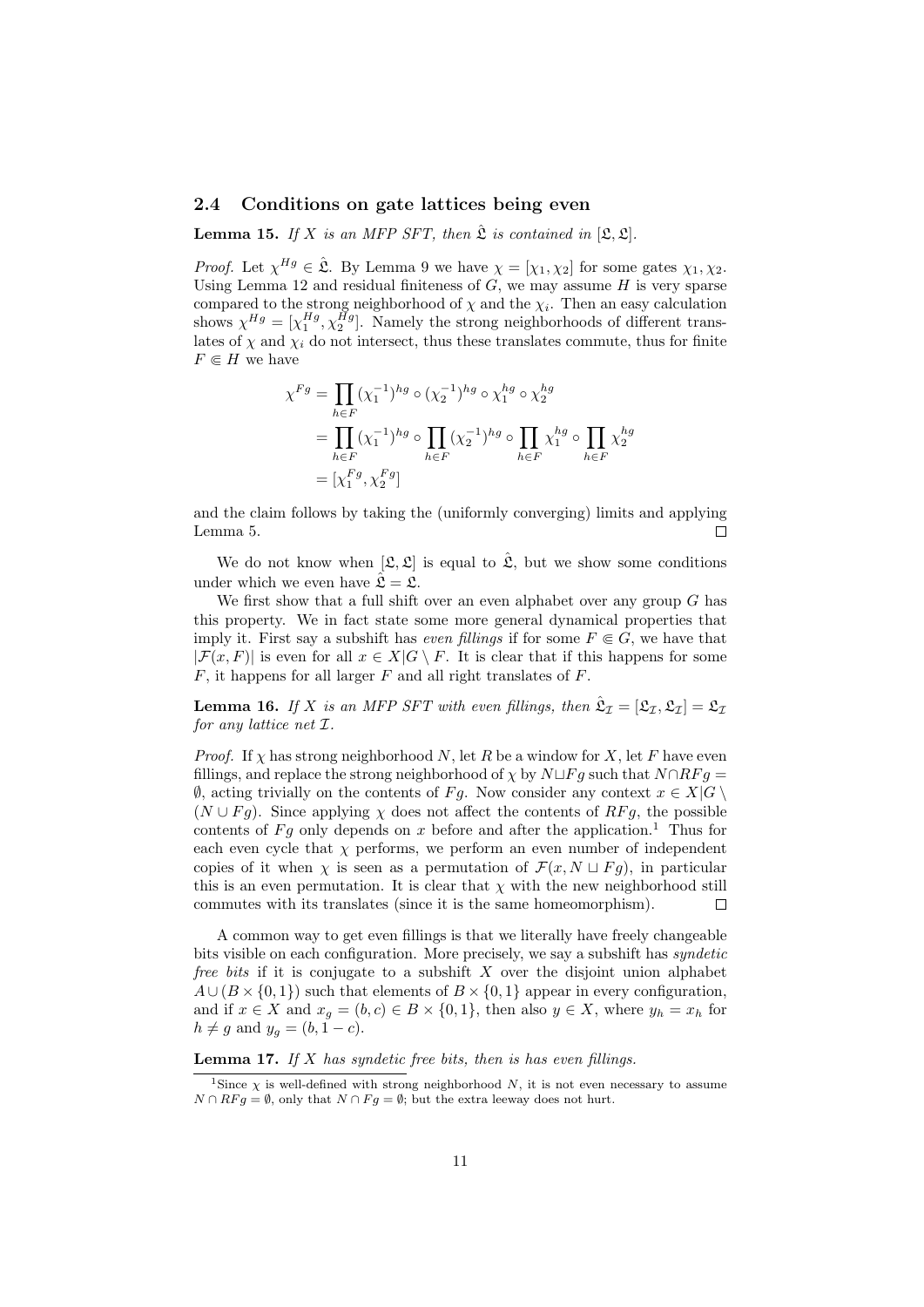*Proof.* A free involution on the fillings of a hole  $F$  is obtained by flipping the first free bit under any ordering of  $F$  (and a free involution is a bijective proof of even cardinality). The hole  $F$  simply needs to be large enough so there is always a free bit. Indeed, since free bits appear in all configurations of  $X$ , by compactness they appear in any large enough finite pattern of any configuration, thus such  $F$  exists.  $\Box$ 

Next, we cover all full shifts, under a condition on the group. We say a group G has halvable subgroups if all of its finite index subgroups have a finite index subgroup with an even index, i.e.  $\forall H \leq G : \exists K \leq H : 2||H : K|$ .

**Lemma 18.** If G has halvable subgroups and  $X = \Sigma^G$ , then  $\hat{\mathcal{L}} = [\mathcal{L}, \mathcal{L}] = \mathcal{L}$ .

*Proof.* It suffices to write any  $\chi^{Hg}$  as a commutator, where H is a sufficiently sparse normal finite index subgroup. Let  $K \leq H$  have even index, take right coset representatives  $k_1, ..., k_{2n} \in H$ . By normality of K we have  $\chi^{Kk_i} = \chi^{k_i K}$ and we can see  $\chi^{Hg}$  as a composition of maps  $(\chi^{k_{2i+1}} \circ \chi^{k_{2i+2}})^{Kg}$ .

Clearly  $\chi^{k_{2i+1}}$  and  $\chi^{k_{2i+2}}$  have the same parity in any annular context because the subshift's coordinates are interchangeable (we are on a full shift). Thus the parity of their composition is even in every context. By MFP and Lemma 9 we can write their product as a commutator.  $\Box$ 

We give two examples of (classes of) groups with halvable subgroups.

Lemma 19. The following groups have halvable subgroups:

- all finitely-generated infinite finite-dimensional matrix groups over commutative rings;
- all infinite residually finite 2-groups.

Proof. The first item is a special case of a more general result of [15]. For the latter, it is clearly enough to prove that every infinite residually finite 2-group has a subgroup of even finite index. Take any proper normal subgroup  $N \triangleleft G$ and consider the group  $G/N$ . The order of any nontrivial element  $qN$  is a power of 2, so by Lagrange's theorem the order  $[G: N]$  of  $G/N$  is even.  $\Box$ 

Of course one could generalize Lemma 18 to the case  $\mathfrak{L}_{\mathcal{I}}$ , namely simply take it as a property of a lattice net  $\mathcal I$  that any  $H \in \mathcal I$  has an even index subgroup  $K \in \mathcal{I}$ . Note that even  $\mathbb Z$  does not have this property for all lattice nets  $\mathcal{I}$ .

In Lemma 18, we could also replace the condition of being a full shift with a weaker statement, namely that that number of connecting patterns between an annular pattern and another pattern positioned in two different fixed areas inside it have the same parity (with suitable quantifiers). We omit a precise statement, but in the case of  $\mathbb Z$  we can use this idea to generalize the statement  $\hat{\mathfrak{L}} = \mathfrak{L}$  to all mixing SFTs.

# **Lemma 20.** If  $G = \mathbb{Z}$  and X is a mixing SFT, then  $\hat{\mathcal{L}} = [\mathcal{L}, \mathcal{L}] = \mathcal{L}$ .

*Proof.* It clearly suffices to show that, if  $\chi$  is an arbitrary permutation with strong neighborhood [0, n – 1], then  $\chi^{n\mathbb{Z}}$  is a composition of even gate lattices. We may assume X is represented as an edge shift, so elements of  $\mathbb Z$  carry edges of a finite directed graph and there are vertices between them at elements of  $\mathbb{Z} + \frac{1}{2}$ ; let M be the matrix with  $M_{a,b}$  the number of edges from vertex a to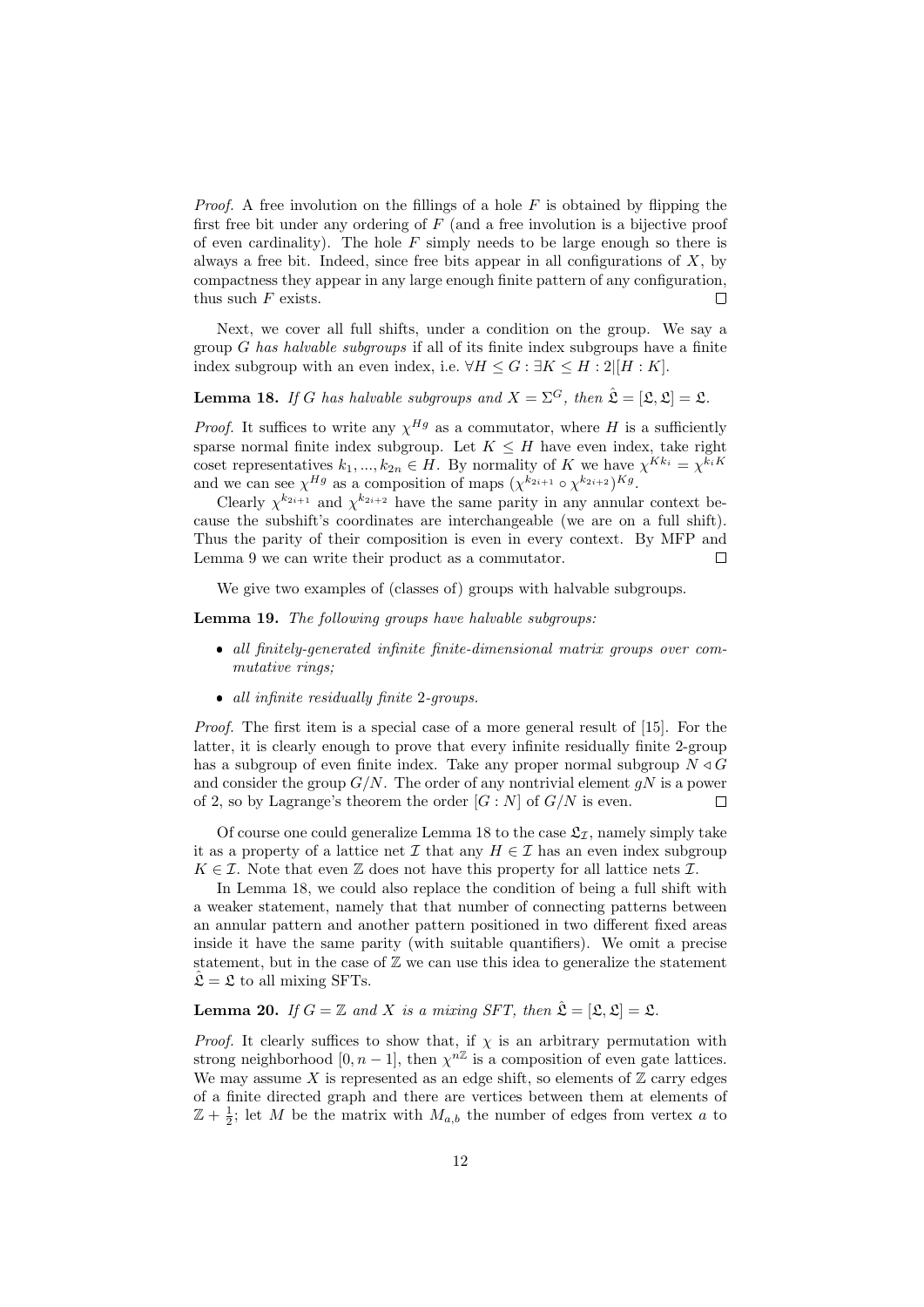vertex b. Note that the permutation  $\pi$  that  $\chi$  performs in [0, n – 1] fixes the vertices at  $-\frac{1}{2}$  and  $n-\frac{1}{2}$ . Write  $p_{a,b}$  for the parity of the restriction of  $\pi$  to the context where the vertices at  $\left(-\frac{1}{2}, n-\frac{1}{2}\right)$  are respectively  $(a, b)$ .

Next let  $\hat{M}$  be the matrix obtained by taking entries of M modulo 2, and observe that  $\hat{M}^n = \widehat{M^n}$ . Observe that powers of  $\hat{M}^n$  eventually get into a cycle, meaning  $\hat{M}^{mn} = \hat{M}^{(m+p)n}$  for some  $m \geq 0, p \geq 1$ . Now consider the commuting product  $\chi \circ \chi^{\sigma_{pn}}$ . We claim that if we use the strong neighborhood  $[-mn, mn + pn - 1]$ , this is an even permutation.

To see this, let  $a, b \in V$  and consider the permutation  $\chi$  with vertices  $(a, b)$ at  $(-mn-\frac{1}{2}, mn+pn-\frac{1}{2})$ . For  $c, d \in V$ , for every choice of path from a to c and from d to b, counting modulo 2,  $\chi$  has  $p_{c,d}$  cycles of even length. If the number of paths from  $a$  to  $c$  is even or the number of paths from  $d$  to  $b$  is even, these cancel out, so the parity is just the parity of then number of triples  $(a, c, d, b)$ such that  $\hat{M}_{a,d}^{mn} = p_{c,d} = M_{d,b}^{(m+p)n} = 1$ . The same calculation holds for  $\chi^{\sigma_{pn}},$ so their composition performs an even permutation in the context  $(a, b)$ .

We conclude that  $\chi \circ \chi^{\sigma_{pn}}$  with a suitable choice of strong neighborhood is even, and clearly the choice of strong neighborhood does not affect the commutation of the product  $(\chi \circ \chi^{\sigma_{pn}})^{2np\mathbb{Z}}$ . By applying  $\chi$  in a similar paired-up way on other cosets of pnZ, we get  $\mathfrak{L} \subset \hat{\mathfrak{L}}$ . Since  $\hat{\mathfrak{L}} \subset [\mathfrak{L}, \mathfrak{L}] \subset \mathfrak{L}$ , we conclude that the three groups are equal.  $\Box$ 

It seems that the above proof essentially uses the fact  $\mathcal I$  is the net of all finite-index subgroups.

# 2.5 Inertness

In the case  $G = \mathbb{Z}$ , there is a standard notion of *inertness* for an automorphism of a mixing SFT, meaning an automorphism that acts trivially on Krieger's dimension group (see e.g. [4, 3]). We omit the general definition of inertness, and only use a result of Wagoner [14] (except for the proof of the well-known fact  $(2) \implies (1)$  below), namely Lemma 21 below. To state it, we need a few definitions.

Recall again that an edge shift is the set of paths  $p : \mathbb{Z} \to E$  (with matching endpoints for successive edges) where  $(V, E)$  is a directed (multi-)graph (with loops). A *simple graph symmetry* is an automorphism of an edge shift which is defined by a bijection  $\pi : E \to E$  that preserves the tails and heads of all vertices. If X is an SFT, an automorphism  $f \in Aut(X, \sigma)$  is *simple* if there exists a topological conjugacy between  $(X, \sigma)$  and an edge shift, so that f is a simple graph symmetry. This definition is due to Nasu [10]. The relevant result of Wagoner is the following:

**Lemma 21.** If f is an inert automorphism of a mixing  $SFT(X, \sigma)$ , then there exists  $m \in \mathbb{Z}_+$  such that for all  $n \geq m$ , f can be written as a product of simple automorphisms of Aut $(X, \sigma^n)$ .

**Lemma 22.** Let  $X$  be a one-dimensional mixing SFT. Then the following are equivalent:

- 1. f is a product of inert automorphisms of  $(X, \sigma^n)$  for some  $n \in \mathbb{Z}_+$ ;
- 2. f is a product of simple automorphisms of  $(X, \sigma^n)$  for some  $n \in \mathbb{Z}_+$ ;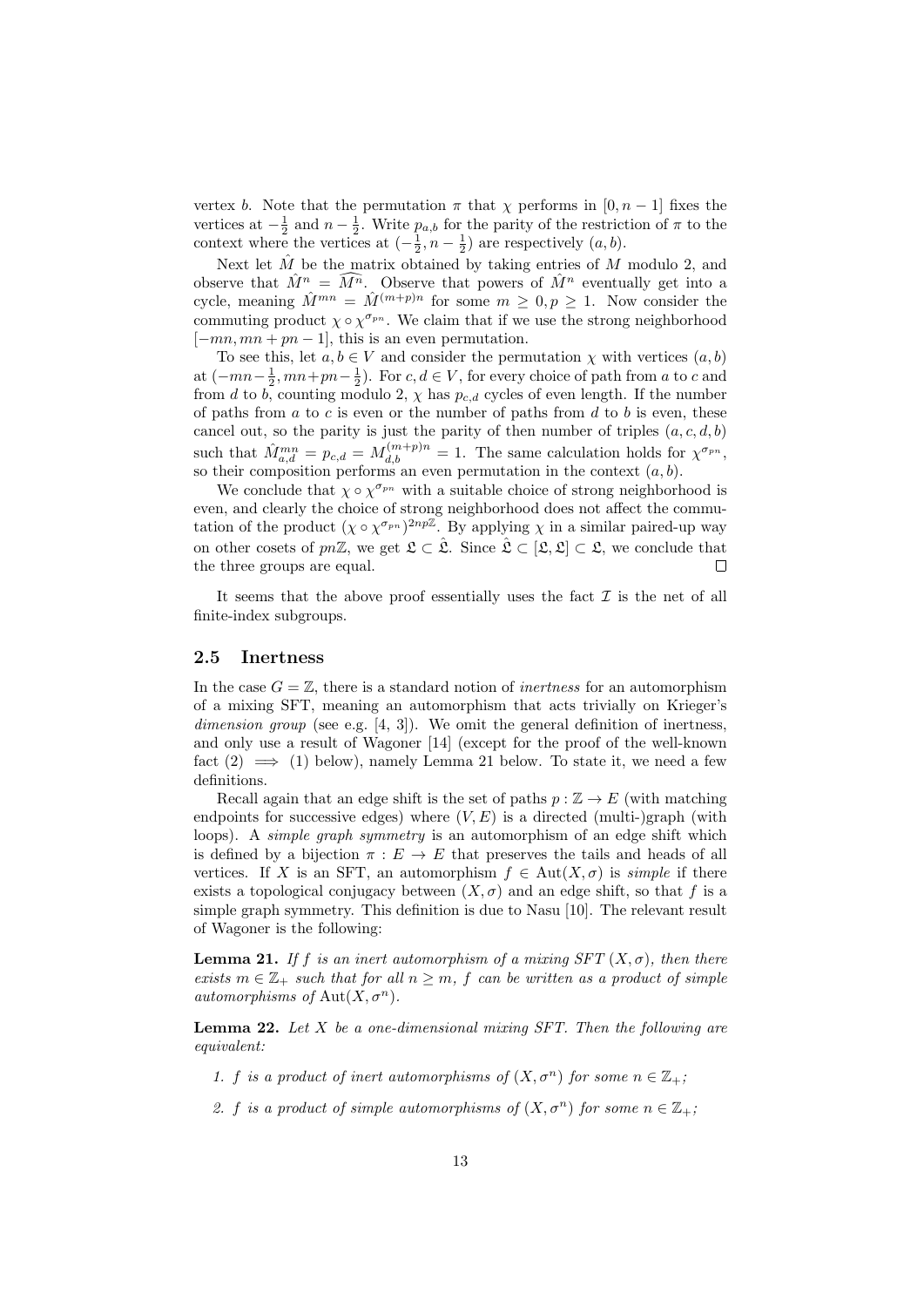#### 3. f is a product of gate lattices on X;

### 4. f is a product of even gate lattices on X.

*Proof.* (1)  $\implies$  (2): If f is inert for some  $(X, \sigma^n)$ , then because  $(X, \sigma^n)$  is itself topologically conjugate to a mixing SFT, by Wagoner's result it is a product of simple automorphisms of higher powers of  $\sigma^n$ .

 $(2) \implies (1)$ : This is obvious from the definition of the dimension group through rays and beams  $[9]$ , namely if we represent X as the edge where the automorphism is a simple graph symmetry, the action on rays is clearly the identity map.

(2)  $\implies$  (3): If f is a simple automorphism of  $\sigma^n$ , then the edge permutations are obviously commuting gates, and thus  $f$  is directly a gate lattice on the subgroup  $n\mathbb{Z}$  (note that looking through a topological conjugacy of course does not change the set of gates, nor affect the commutation of their translates).

(3)  $\implies$  (2): We simply need to show that if  $\chi^{n\mathbb{Z}}$  is a gate lattice, then it can be written as a product of simple automorphisms. This is straightforward from Lemma 12, namely we can write  $n\mathbb{Z}$  as a union of sparser translated subgroups  $jn + mn\mathbb{Z}$ , and it is easy to see that for large enough  $m, \chi^{jn + mn\mathbb{Z}}$  is a simple automorphism of  $(X, \sigma^{mn}\mathbb{Z})$ : One can take the vertices to represent words of length r around the positions  $j + |mn/2| + kmn$ , where  $[0, r - 1]$  is a window for X. For large m, these words are not modified by  $\chi^{j+mn\mathbb{Z}}$ , and indeed if the strong neighborhood of  $\chi$  is contained in  $[-mn/2 + r, mn/2 - r]$  then  $\chi$  can be seen as a permutation of the edges.

The equivalence of (3) and (4) is Lemma 20.

 $\Box$ 

If  $G = \mathbb{Z}$  and X is a mixing SFT, the *stabilized inert automorphism group* is the smallest group containing the inert automorphisms of the mixing SFTs  $(X, \sigma^n)$ , for all  $n \geq 1$ . The following is immediate from Lemma 22.

Proposition 1. The stabilized inert automorphism group of a topologically mixing  $\mathbb{Z}\text{-}SFT$  is equal to its group  $\mathfrak{L}$ .

# 3 Proof of main results

We now prove the main results Theorem 2 and Theorem 3. The structure of the proof Theorem 2 is the following:

- 1. We commutator an arbitrary element of  $\hat{\mathfrak{G}}$  (really any nontrivial homeomorphism) with a suitably chosen element of  $\hat{\mathfrak{G}}$  to obtain a non-trivial map (first three lemmas).
- 2. We observe that applying the same on a lattice gives us a nontrivial gate lattice (Lemma 26).
- 3. We observe that once we have one gate on sparse enough lattices, by EFP we have all of them on sparse enough lattices (done in the proof of Lemma 28).
- 4. Once we can apply arbitrary gates on sparse enough lattices, we can apply them on any lattice by refinement (done in the proof of Lemma 28).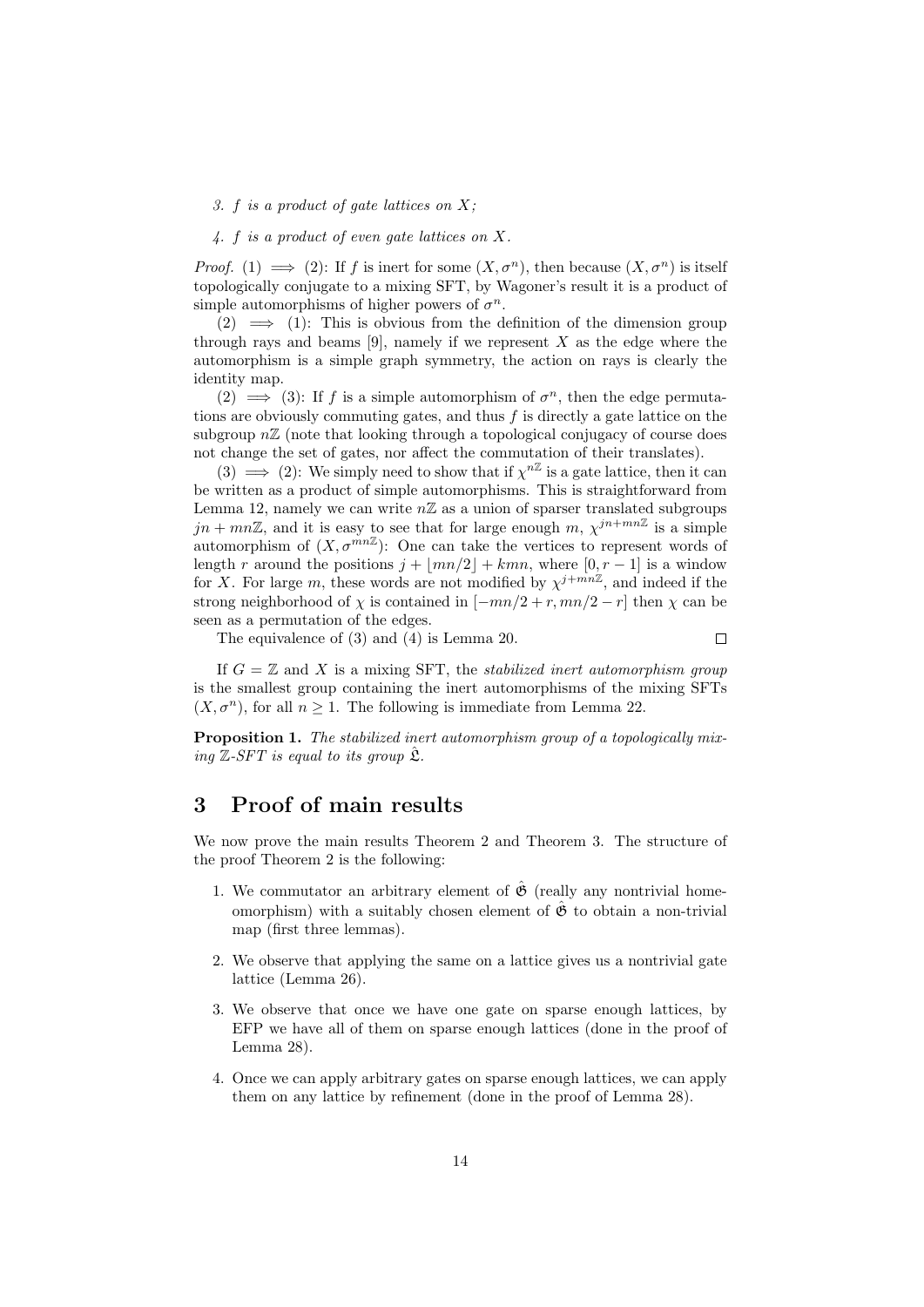**Lemma 23.** For  $H \leq G$  of finite index, all elements of Aut $(X, H)$  are bintinuous. In particular, elements of  $\mathfrak L$  are bintinuous.

*Proof.* Since  $(X, H)$  is a subshift, this is immediate from the Curtis-Hedlund-Lyndon theorem.  $\Box$ 

**Lemma 24.** Let f be a homeomorphism with ntinuous inverse and  $\chi$  a gate. Then  $[f, \chi]$  is a gate.

*Proof.* To see that  $[f, \chi] = f^{-1} \circ \chi^{-1} \circ f \circ \chi$  is a gate, it suffices to show that  $(\chi^{-1})^f$  is a gate, and since  $\chi$  is arbitrary it suffices to show that  $\chi^f$  is. This is Lemma 7.  $\Box$ 

**Lemma 25.** Let f be a nontrivial homeomorphism with ntinuous inverse. If X is an SFT with MFP then  $[f, \chi]$  is a nontrivial gate, for some gate  $\chi \in \mathfrak{G}$ .

*Proof.* Let R be a window for X. Let  $x \in X$  be such that  $f(x)g \neq x_g$  for some  $g \in G$ , and pick a large enough r so that any pattern P on the annulus  $A_{r,R}$  has at least 3 fillings for  $B_r$ . By gates in  $\hat{\mathfrak{G}}$  we can realize any even permutation of  $\mathcal{F}(P, RB_r)$  for any  $P \in X|A_{r,R}$ . Now pick  $\chi$  any nontrivial 3rotation of patterns in  $\mathcal{F}(x|A_{r,R}, RB_r)$  which has x in its support, but not  $f(x)$ . If  $x|A_{r,R} \neq f(x)|A_{r,R}$ , this is trivial, otherwise it follows from  $|\mathcal{F}(x|A_{r,R}, B_r)| \ge$ 3, since of the at least three different fillings, at most one can agree with  $f(x)$ .  $\Box$ Now f cannot commute with  $\chi$ , as it does not preserve its support.

**Lemma 26.** Let  $f \in Aut(X, H)$  for some  $H \leq G$  of finite index, and  $\chi$  a gate. If  $K \leq H$  is sparse enough, then we have  $[f,\chi]^K = [f,\chi^K]$  (and these expressions are well-defined).

*Proof.* Since f is H-invariant, it is bintinuous. Since  $[f, \chi]$  is a gate, and f is also K-invariant, we have  $f^k = f$ ,  $(f^{-1})^k = f^{-1}$ , so

$$
[f,\chi]^K=\prod_{k\in K} [f,\chi]^k=\prod_{k\in K} f^{-1}\circ (\chi^{-1})^k\circ f\circ \chi^k
$$

is well-defined for sparse enough  $K$ .

Since f is H-invariant and  $K \leq H$ , for sparse enough K,  $\chi^k$  commutes with  $((\chi^{-1})^{k'})^f$  whenever  $k \neq k'$ . Namely, we have

$$
((\chi^{-1})^{k'})^f = f^{-1}k'^{-1}\chi^{-1}k'f = k'^{-1}f^{-1}\chi^{-1}fk' = ((\chi^{-1})^f)^{k'},
$$

and it follows from Lemma 7 that  $(\chi^{-1})^f$  admits a strong neighborhood N'. If N is the strong neighborhood of  $\chi$ , it suffices that  $Nk \cap N'k' = \emptyset$  for  $k \neq k'$ , which is just the condition  $k'k^{-1} \notin N'^{-1}N$  and holds for sparse enough K.

Thus, finite subproducts of  $[f, \chi]^K$  can be rearranged to approximations of  $[f, \chi^K]$ , in the sense that if  $F \subset K$  is finite then

$$
\prod_{k \in F} f^{-1} \circ (\chi^{-1})^k \circ f \circ \chi^k = \prod_{k \in F} ((\chi^{-1})^k)^f \circ \chi^k
$$

$$
= \prod_{k \in F} ((\chi^{-1})^k)^f \circ \prod_{k \in F} \chi^k
$$

$$
= [f, \chi^F],
$$

thus the two infinite products are also the same.

 $\Box$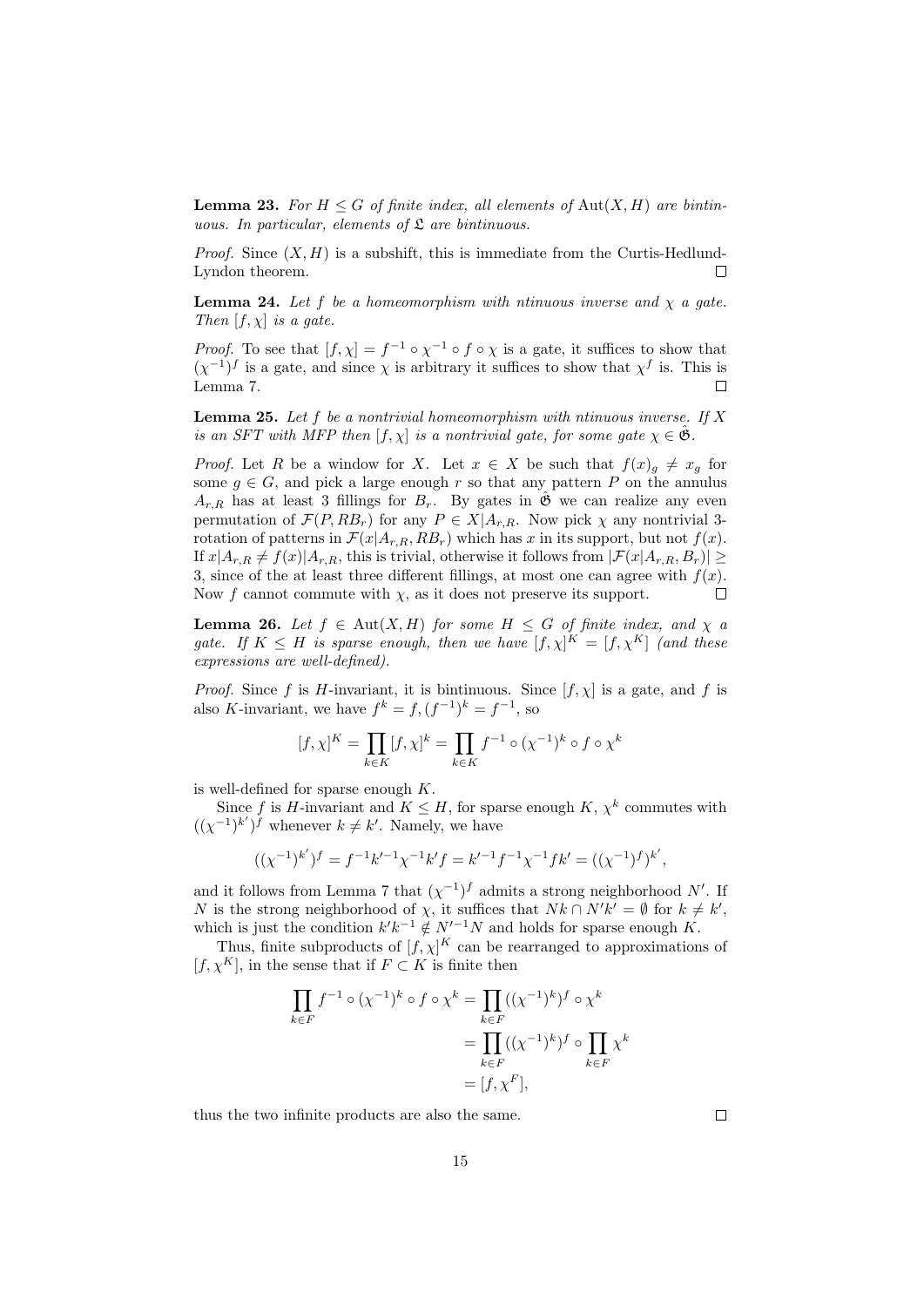**Lemma 27.** For any  $n \geq 5$  and  $f \in S_n \setminus \{1_{S_n}\}\$ , the smallest subgroup of  $S_n$ containing f and invariant under conjugation by  $A_n$  contains  $A_n$ .

*Proof.* If  $f \in S_n \setminus A_n$  is not the identity permutation, observe that f cannot commute with every 3-cycle, as it does not preserve the support of every 3-cycle, and thus we find a nontrivial commutator between f and  $f^{\pi}$  for a 3-cycle  $\pi$ . Thus we have generated a nontrivial element of  $A_n$ . If  $f \in A_n$ , the claim is clear since  $A_n$  is simple. Г

Theorem 1 is obtained as an immediate consequence of the following lemma.

**Lemma 28.** Let  $X$  be a EFP SFT on a residually finite group  $G$ , and let  $f \in Aut(X, H)$  be nontrivial where  $H \leq G$  is of finite index. Then

$$
\langle f^{\hat{\mathfrak{L}}_{\mathcal{I}}}\rangle = \langle f, \hat{\mathfrak{L}}_{\mathcal{I}}\rangle
$$

for any lattice net  $\mathcal I$  containing  $H$ .

In words, the conclusion is that the smallest subgroup of  $\text{Homeo}(X)$  which contains all conjugates of f by gate lattices actually contains all gate lattices.

*Proof.* Take an arbitrary nontrivial element  $f \in Aut(X, H)$ . By Lemma 23, f is bintinuous. Since f it is nontrivial, by Lemma 25,  $[f, \chi]$  is a nontrivial gate for some  $\chi \in \hat{\mathfrak{G}}$ . Writing  $\chi_0 = [f, \chi]$ , we have by Lemma 24 that  $\chi_0^K = [f, \chi^K]$ for any sparse enough  $K \in \mathcal{I}$ . Since  $[f, \chi^K] = f^{-1} f^{\chi^K}$ , we have that  $\langle f^{\hat{\mathfrak{L}}_{\mathcal{I}}} \rangle$ contains these gate lattices  $\chi_0^K$ .

We next show that from these, one can generate all even gate lattices  $\chi^K$ where  $K \leq H, K \in \mathcal{I}$ . Let R be a window for X, let N be a strong neighborhood such that  $\chi_0$  performs a nontrivial permutation of  $X|N$ , and large enough so that the cardinality of the latter set is at least 5. If we pick a large enough  $r$ , then every  $A_{r,R}$ -context  $P \in X | A_{r,R}$  allows an extension to any pattern in N by EFP. Thus with the strong neighborhood  $RB_r$ ,  $\chi_0$  performs a permutation that fixes the  $A_{r,R}$ -context and acts nontrivially on the  $B_r$ -continuation for any context.

In a fixed such context  $P \in X | A_{r,R}$  we can represent any even permutation of its extension patterns to  $RB_r$  (i.e. the set  $\mathcal{F}(P, RB_r)$ ) as a composition of conjugates of  $\chi_0$  by commutators with even permutations that fix the context P, by Lemma 27. Composing these representations over all contexts, we can represent any even gate as a commutator expression involving only  $\mathfrak{G}$ -conjugates of  $\chi_0$ . Doing this simultaneously on all positions of a sparse enough finite-index subgroup  $K \in \mathcal{I}$ , we obtain for any even gate  $\chi$  all elements of the form  $\chi^K$  for all sparse enough  $K \in \mathcal{I}$ .

Consider now  $K \leq H, K \in \mathcal{I}$  and suppose  $\chi$  is an even gate and K is sparse enough so that  $\chi^K$  can be built with the above construction. Observe that since  $f \in Aut(X, H)$  we have  $f^h = f$  for all  $h \in H$ , and thus if we conjugate the expression for  $\chi^K$  (which is a composition of conjugates of f by elements of  $\hat{\mathfrak{L}}_{\mathcal{I}}$ ), the h-translation only affects the  $\hat{\mathfrak{L}}_I$ -elements, so actually we obtain  $\chi^{Kh}$  for cosets of  $K$  in  $H$ .

To say the same in formulas, if

$$
\chi^K=\prod_i f^{\chi_i^{K_i}}
$$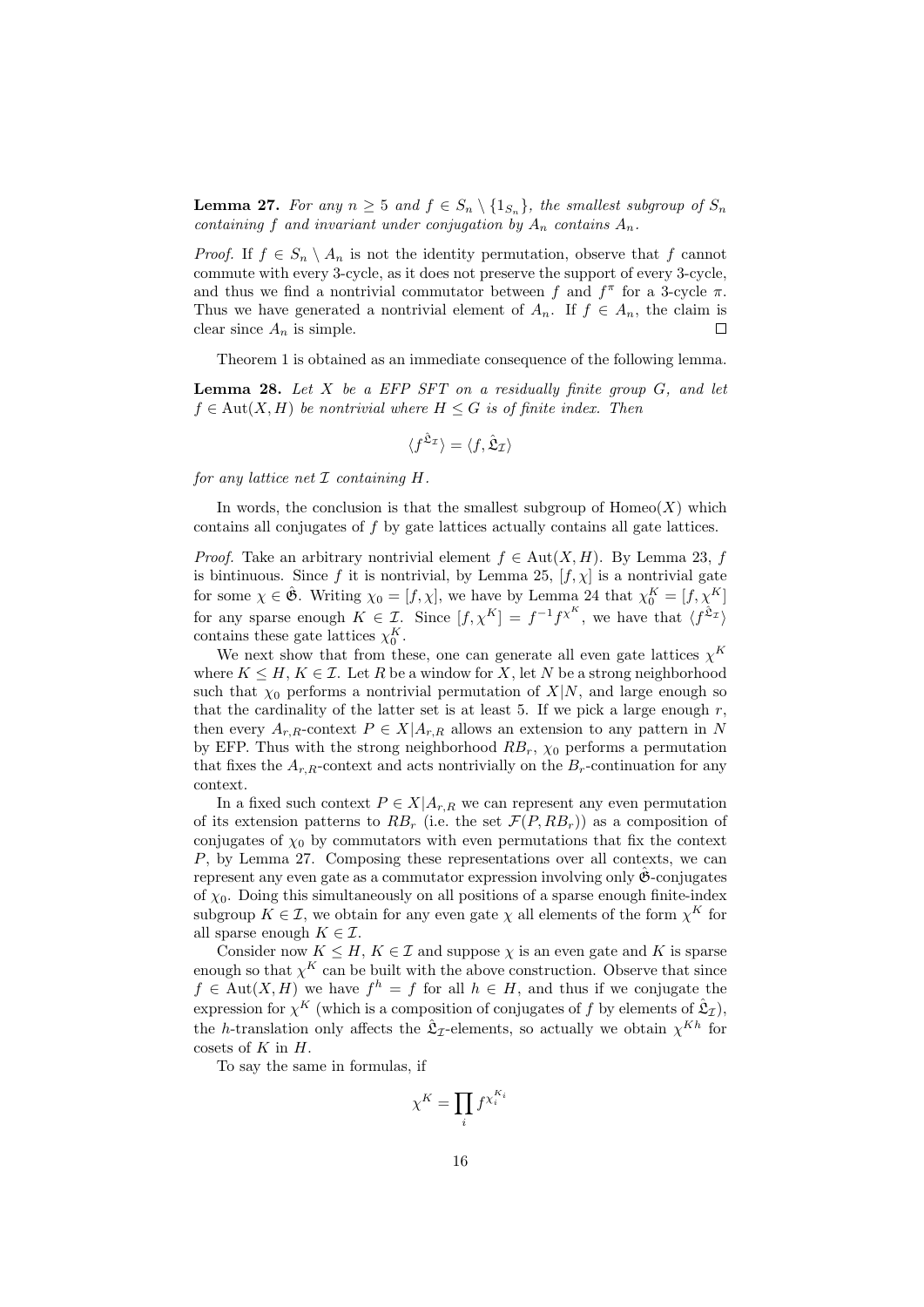(note that this is a finite ordered product; actually  $K_i = K$  for all i in our construction, but this is immaterial) then using Lemma 11 we have

$$
\prod_{i} f^{X_i^{K_i h}} = \prod_{i} (\chi_i^{-1})^{K_i h} \circ f \circ \chi_i^{K_i h}
$$
\n
$$
= \prod_{i} ((\chi_i^{-1})^{K_i})^h \circ f^h \circ (\chi_i^{K_i})^h
$$
\n
$$
= \prod_{i} (f^{X_i^{K_i}})^h
$$
\n
$$
= (\prod_i f^{X_i^{K_i}})^h
$$
\n
$$
= (\chi^K)^h = \chi^{Kh}.
$$

Consider next an arbitrary  $L \leq H$ ,  $L \in \mathcal{I}$ , where again  $\chi$  is an even gate and  $\chi^L$  commutes. Let  $K \leq L, K \in \mathcal{I}$  be any sparse enough subgroup such that  $\chi^K$ is generated by  $f^{\hat{\mathfrak{L}}_m}$ . Then by the two previous paragraphs,  $\chi^{Kh}$  can also be built, where h runs over right coset representatives for  $K$  in  $L$ . By Lemma 12, we can build  $\chi^L$ . (To recall the argument, since  $\chi^K$  commutes, the composition of the  $\chi^{Kh}$  over coset representatives is precisely  $\chi^L$ .) We conclude that  $\langle f^{\hat{\mathfrak{L}}_Z} \rangle$ contains every gate lattice  $\chi^{Lh}$  where  $\chi$  is even,  $L \leq H$  and  $h \in H$  is arbitrary.

Next, consider an arbitrary commuting  $\chi^L$  for  $L \in \mathcal{I}$ , where not necessarily  $L \leq H$ . By what we already showed,  $\chi^K$  in  $\langle f^{\hat{\mathfrak{L}}_{\mathcal{I}}} \rangle$  where  $K \leq L \cap H$ ,  $K \triangleleft G$ ,  $K \in \mathcal{I}$ is arbitrary. Now conjugating the situation with some  $g \in G$ , we transform the original map  $f$  into some  $f<sup>g</sup>$ , which is still a nontrivial homeomorphism that now commutes with  $H<sup>g</sup>$ , and applying the entire discussion to it (observing  $K \leq H<sup>g</sup>$ by  $K \leq H$  and normality), conjugates of  $f<sup>g</sup>$  by elements of  $\hat{\mathfrak{L}}_{\mathcal{I}}$  also generate the same gate lattice  $\chi^K$ .

For some  $\chi_i, K_i$  we now have

$$
\chi^K=\prod_i (f^g)^{\chi_i^{K_i}},
$$

and we can continue with

$$
\chi^{K} = \prod_{i} (f^{g})^{\chi_{i}^{K_{i}}} = \prod_{i} (\chi_{i}^{-1})^{K_{i}} \circ g^{-1} \circ f \circ g \circ \chi_{i}^{K_{i}}
$$
  
= 
$$
\prod_{i} g^{-1} \circ ((\chi_{i}^{-1})^{K_{i}})^{g^{-1}} \circ f \circ (\chi_{i}^{K_{i}})^{g^{-1}} \circ g
$$
  
= 
$$
(\prod_{i} (\chi_{i}^{-1})^{K_{i}g^{-1}} \circ f \circ \chi_{i}^{K_{i}g^{-1}})^{g}.
$$

Conjugating both sides by  $g^{-1}$ , we see that  $\langle f^{\hat{\mathfrak{L}}_x} \rangle$  contains the element  $(\chi^K)^{g^{-1}} =$  $\chi^{Kg^{-1}}$  for arbitrary  $g \in G$ . In particular by composing these with  $g^{-1} = th$ where  $t$  ranges over right coset representatives of  $K$  in  $L$ , we obtain precisely  $\chi^{Lh}.$  $\Box$ 

**Theorem 2.** Let  $X$  be an EFP SFT on a residually finite group  $G$ . Then the group  $\hat{\mathfrak{L}}_{\mathcal{I}}$  is simple.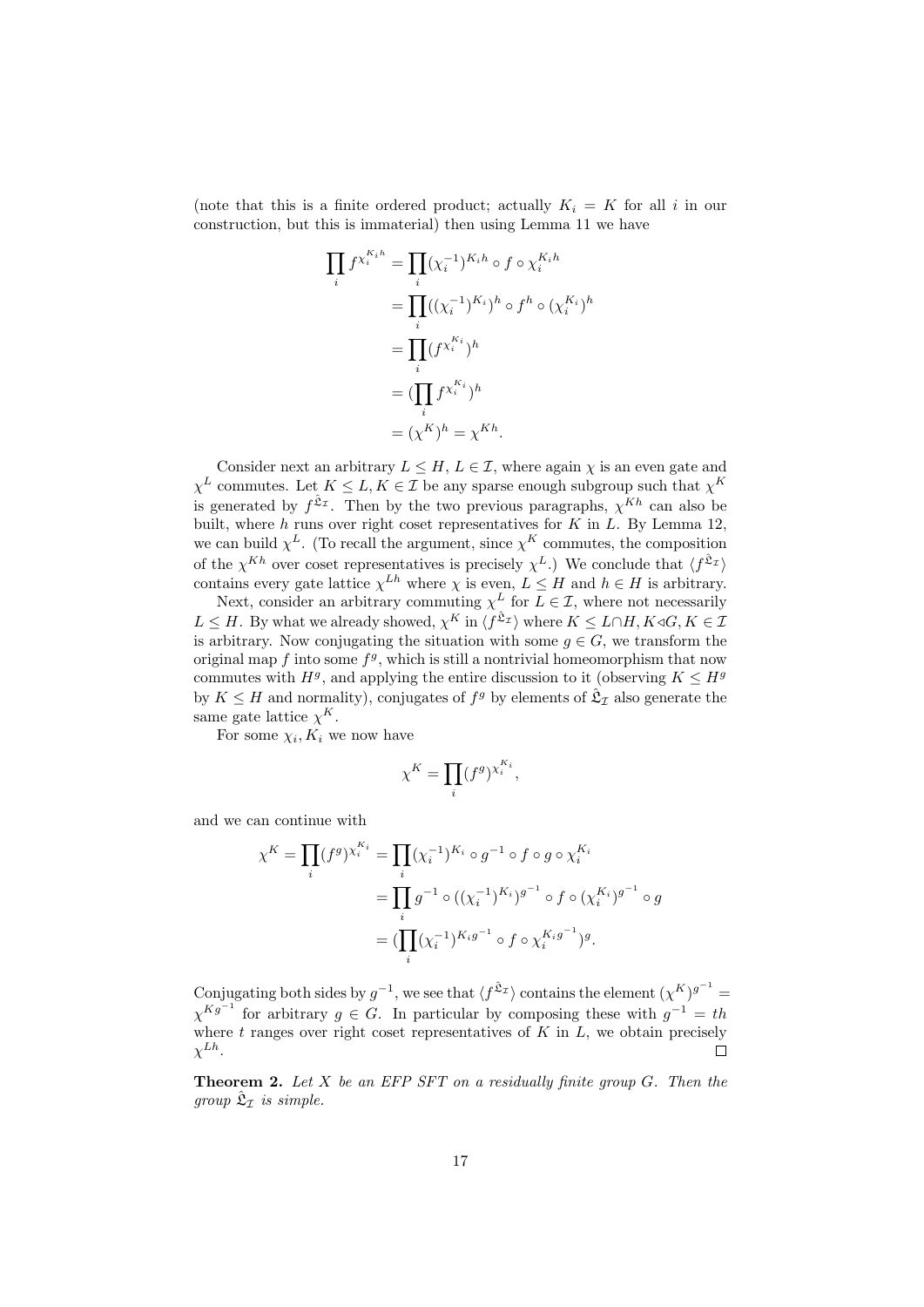*Proof.* If G is finite, this is trivial as  $\hat{\mathfrak{L}}_{\mathcal{I}}$  is just the alternating group. Otherwise, let  $f \in \hat{\mathfrak{L}}_I$  be arbitrary, i.e. f is a product of some elements  $(\chi_i)^{\tilde{H}_i g_i}$  where the  $\chi_i$  are even gates. Picking any normal subgroup  $H \in \mathcal{I}$  of G contained in the intersection of the  $H_i$ , Lemma 12 shows that f is a product of gates of the form  $(\chi_i)^{Hg_i}$  with H normal. By Lemma 13, f is an automorphism for the H-action. By Lemma 28,

$$
\langle f^{\hat{\mathfrak{L}}_{\mathcal{I}}}\rangle = \langle f, \hat{\mathfrak{L}}_{\mathcal{I}}\rangle
$$

so the smallest normal subgroup of  $\hat{\mathfrak{L}}_{\mathcal{I}}$  containing f is all of  $\hat{\mathfrak{L}}_{\mathcal{I}}$ . This concludes the proof of simplicity. П

**Lemma 29.** Let X be a subshift on any residually finite group G. Then  $\mathfrak{L}$  is a normal subgroup of the stabilized automorphism group.

*Proof.* For finite G this is trivial, since  $\mathfrak L$  is the entire symmetric group on X. It suffices to show  $(\chi^{Kg})^f \in \mathfrak{L}$  whenever  $f \in \text{Aut}(X, H)$  for finite-index H and K is a sparse enough normal finite-index subgroup of  $H<sup>2</sup>$ . We calculate

$$
(\chi^{Kg})^f = (\prod_{k \in K} \chi^{kg})^f
$$
  
= 
$$
\prod_{k \in K} (\chi^{kg})^f
$$
  
= 
$$
\prod_{k \in K} f^{-1}h^{-1}t^{-1}k^{-1}\chi kthf
$$
  
= 
$$
\prod_{k \in K} h^{-1}f^{-1}t^{-1}k^{-1}\chi ktfh
$$
  
= 
$$
\prod_{k \in K} h^{-1}t^{-1}f'^{-1}k^{-1}\chi kf'th
$$
  
= 
$$
\prod_{k \in K} h^{-1}t^{-1}k^{-1}f'^{-1}\chi f'kth
$$
  
= 
$$
(\chi^{f'})^{Kg}
$$

Here, the second inequality follows from Lemma 5 and commutation of  $(\chi^{kg})^f$  for different  $k \in K$ , where the latter in turn follows from the Curtis-Hedlund-Lyndon theorem (similarly as in the proof of Lemma 7) and sufficient sparseness of  $K$ . The third equality follows by opening up the conjugations and letting  $g = th$  where  $h \in H$  and t is one of finitely many left coset representatives for H. The fourth uses  $f^h = f$ . The fifth defines  $f' = f^{t^{-1}}$ . The fifth uses that f' is an automorphism of  $(X, H^{t^{-1}})$ , and  $K \leq H^{t^{-1}}$  because K it is normal in G and  $K \leq H$ . The last step rewraps the definition; here for the commutation of the product we note that  $f'$  is one of  $[G:H]$  many automorphisms of subshifts, namely subshifts  $(X, H^{t^{-1}})$ , thus satisfies the Curtis-Hedlund-Lyndon theorem; we simply initially take  $K$  sparse enough for these finitely many maps.

We have shown that conjugating even gate lattices by  $f \in Aut(X, H)$  produces gate lattices, and by the assumption  $\hat{\mathfrak{L}} = \mathfrak{L}$  we conclude that  $\hat{\mathfrak{L}}$  is normal.  $\Box$ 

<sup>&</sup>lt;sup>2</sup>The fact we have to refine with H here is the reason why  $\mathfrak{L}_{\tau}$  is not obviously normal for general  $\mathcal{I}$  – of course if it is normal then by simplicity of  $\mathfrak{L}$  we have  $\mathfrak{L} = \mathfrak{L}_{\mathcal{I}}$ .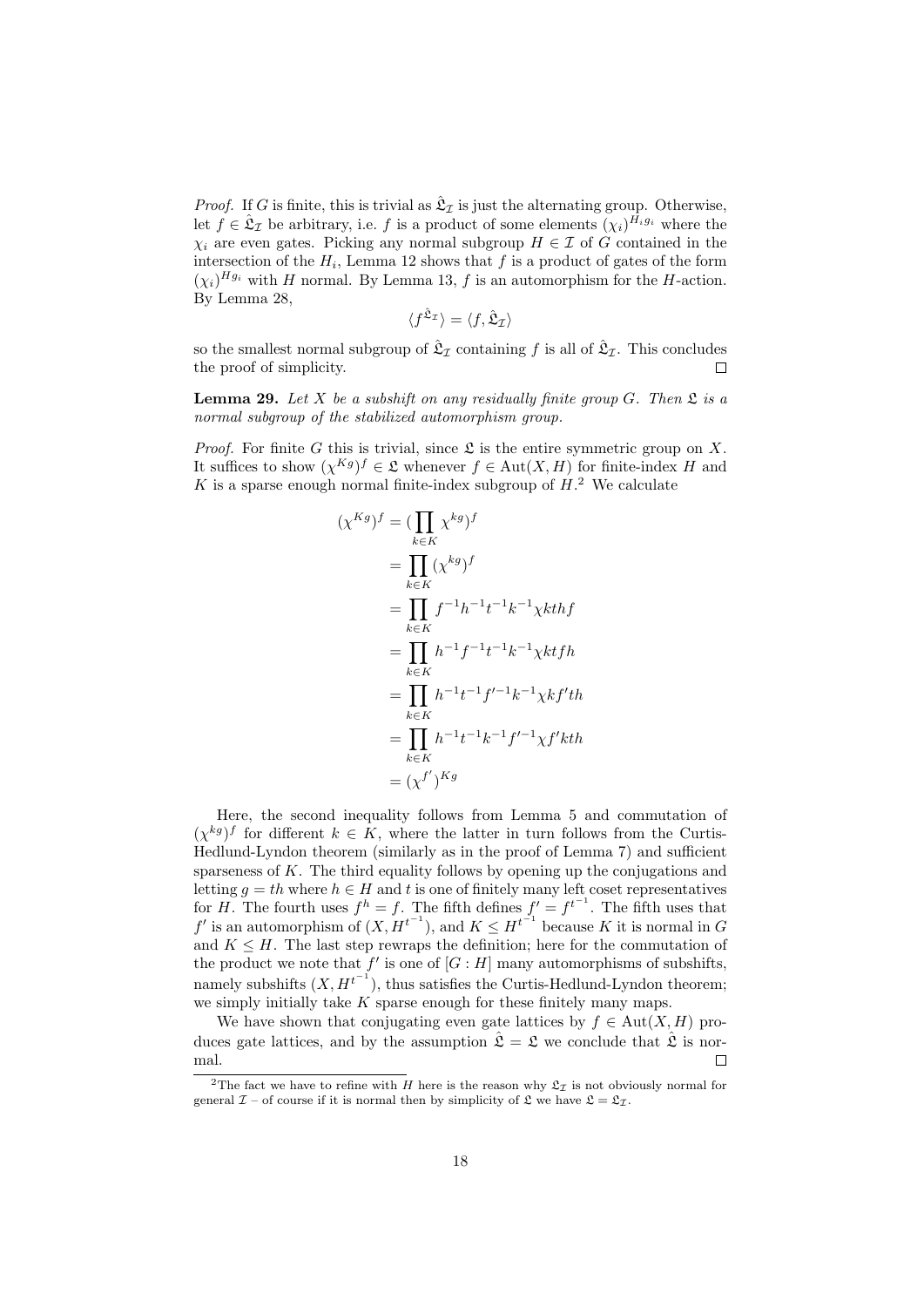Example 2: Even if  $\chi$  is even, the  $\chi^{f'}$  appearing in the above formula need not be even, or at least one needs to be careful about the choice of the strong neighborhood. Namely, pick  $G = \mathbb{Z}$ , and consider  $\chi$  and  $\chi^{\sigma}$ . Of course, they have the same parity if computed with different strong neighborhoods (and therefore with any large enough strong neighborhood both are even), but we show that it is sometimes possible to find a strong neighborhood that works for both, but is even for exactly one of them.

For this, pick  $M = \begin{pmatrix} 1 & 1 \\ 1 & 1 \end{pmatrix}$  and let X be the corresponding edge shift, i.e. at each  $n \in \mathbb{Z} + \frac{1}{2}$  we have a vertex, and at each  $n \in \mathbb{Z}$  we have an edge. Let us call the vertices  $\{a, b\}$ , and note that M simply says we have a unique edges between each pair of vertices. Now pick  $\chi$  the unique gate with strong neighborhood [0, 1] (so  $\chi$  sees two edges) that permutes the word nontrivially if and only if the vertex at  $-\frac{1}{2}$  is a. In cycle notation, the action on vertices at  $\left(-\frac{1}{2},\frac{1}{2},\frac{3}{2}\right)$  is

 $(aaa \, aba)(aab \, abb)(baa)(bab)(bba)(bbb).$ 

Note that  $\chi^{\sigma}$  performs the same modification on the word (consisting of edges) appearing in [1, 2]. Now consider these with strong neighborhood [0, 2]. Obviously  $\chi$  is now an even gate, as in any context where the vertex at  $-\frac{1}{2}$  is a we perform two swaps, and in any context where it is  $b$ , we do nothing. On the other hand,  $\chi^{\sigma}$  always performs an odd permutation, since to get a nontrivial action we must pick the vertex at  $\frac{1}{2}$  to be a.

Theorem 2, combined with the above lemma, immediately gives the following.

**Theorem 3.** Let X be an EFP SFT on a residually finite group G. If  $\hat{\mathfrak{L}} = \mathfrak{L}$ . it is a maximal simple subgroup of the stabilized automorphism group of  $X$ .

# References

- [1] Pablo Arrighi, Giuseppe Di Molfetta, and Nathanaël Eon. Gaugeinvariance in cellular automata. Natural Computing, pages 1–13, 2022.
- [2] Mike Boyle. Eventual extensions of finite codes. Proc. Amer. Math. Soc., 104(3):965–972, 1988.
- [3] Mike Boyle and Ulf-Rainer Fiebig. The action of inert finite-order automorphisms on finite subsystems of the shift. Ergodic Theory and Dynamical Systems, 11(03):413–425, 1991.
- [4] Mike Boyle, Douglas Lind, and Daniel Rudolph. The automorphism group of a shift of finite type. Transactions of the American Mathematical Society, 306(1):pp. 71–114, 1988.
- [5] Florian Bridoux, Maximilien Gadouleau, and Guillaume Theyssier. Commutative automata networks. In Hector Zenil, editor, Cellular Automata and Discrete Complex Systems, pages 43–58, Cham, 2020. Springer International Publishing.
- [6] R. I. Grigorčuk. On Burnside's problem on periodic groups. *Funktsional.* Anal. i Prilozhen., 14(1):53–54, 1980.